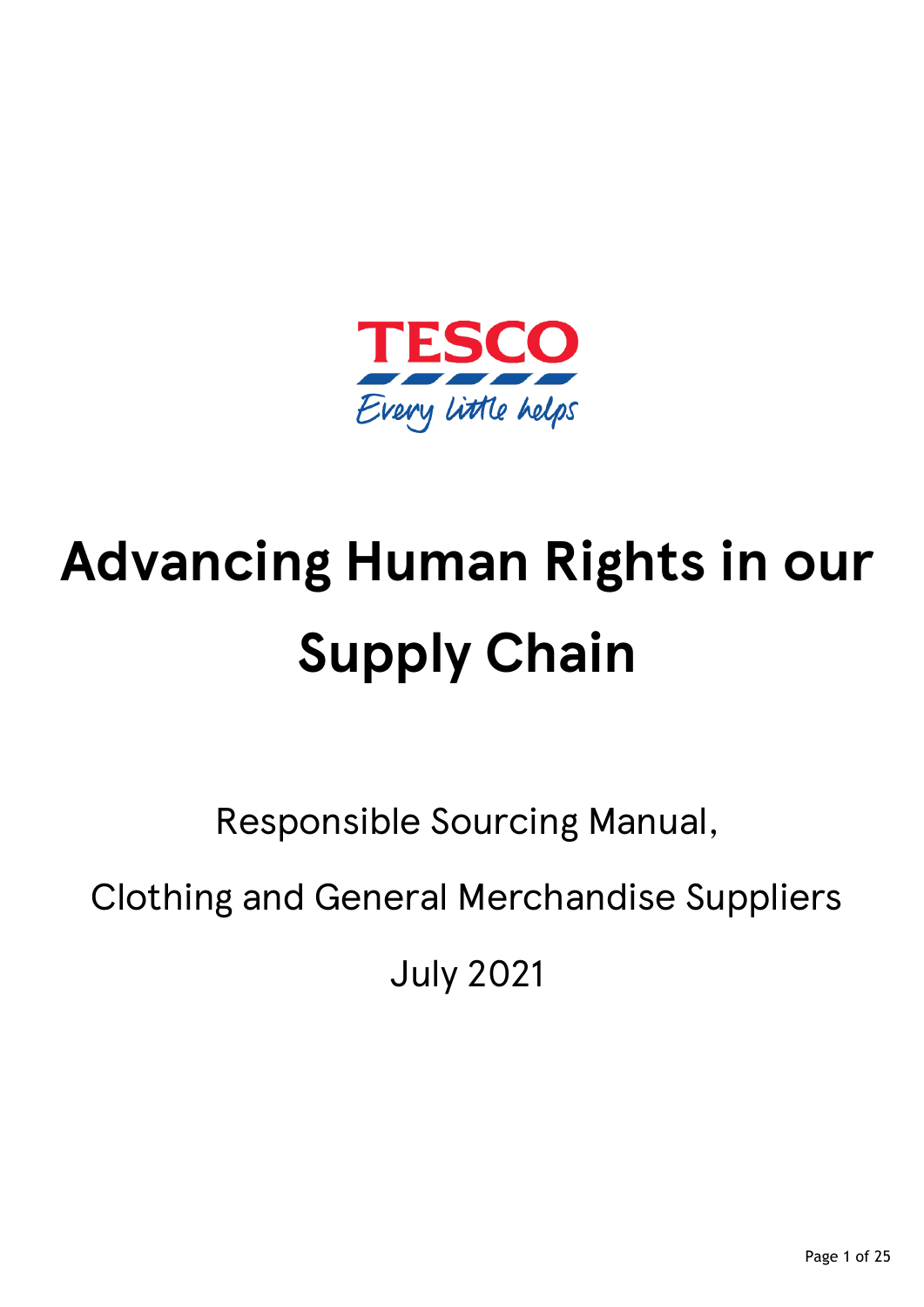

## **TESCO GUIDANCE DOCUMENT**

**Title: Responsible Sourcing Manual, Clothing and General Merchandise Suppliers**

| No.: 80632                | Version: 1.0 |
|---------------------------|--------------|
| Date Effective: July 2021 |              |

**Document Overview**

This document outlines our approach to responsible sourcing and the subsequent standards suppliers must adhere to.

| <b>Business Unit/Market of sale</b> | <b>Business Area</b><br>Main Area/Sub Area |
|-------------------------------------|--------------------------------------------|
| United Kingdom                      | Non-Food:                                  |
| Republic Of Ireland                 | Non-food General/General Merchandise / F&F |
| Hungary                             |                                            |
| Czech Republic                      |                                            |
| Slovakia                            |                                            |

# **Table of Contents**

 **80632V1.0EN - Responsible Sourcing Manual, Clothing and General Merchandise Suppliers** Page **2** of **25** The controlled version of this document is available on Tesco Quality Connect (TQC). Printed and locally stored copies of this document are not controlled. Document users are responsible for ensuring printed/stored copies are valid prior to use. © Tesco Stores Ltd. All Rights Reserved. This document is supplied by Tesco for use of the immediate recipient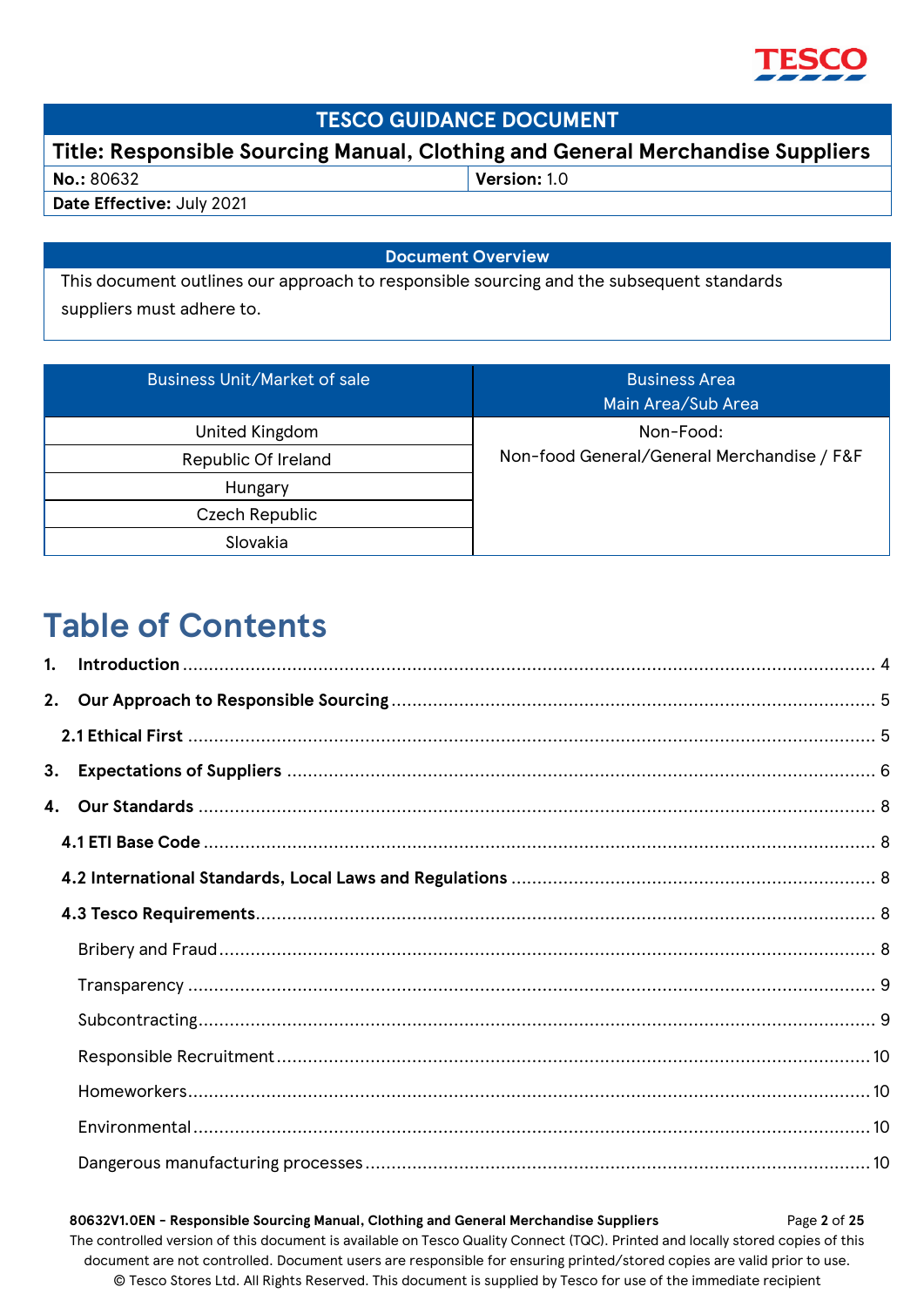

| 5.  |  |
|-----|--|
|     |  |
|     |  |
|     |  |
|     |  |
|     |  |
| 6.  |  |
| 7.  |  |
| 8.  |  |
| 9.  |  |
| 10. |  |
| 11. |  |
| 12. |  |
| 13. |  |
| 14. |  |
| 15. |  |

80632V1.0EN - Responsible Sourcing Manual, Clothing and General Merchandise Suppliers Page 3 of 25 The controlled version of this document is available on Tesco Quality Connect (TQC). Printed and locally stored copies of this document are not controlled. Document users are responsible for ensuring printed/stored copies are valid prior to use. © Tesco Stores Ltd. All Rights Reserved. This document is supplied by Tesco for use of the immediate recipient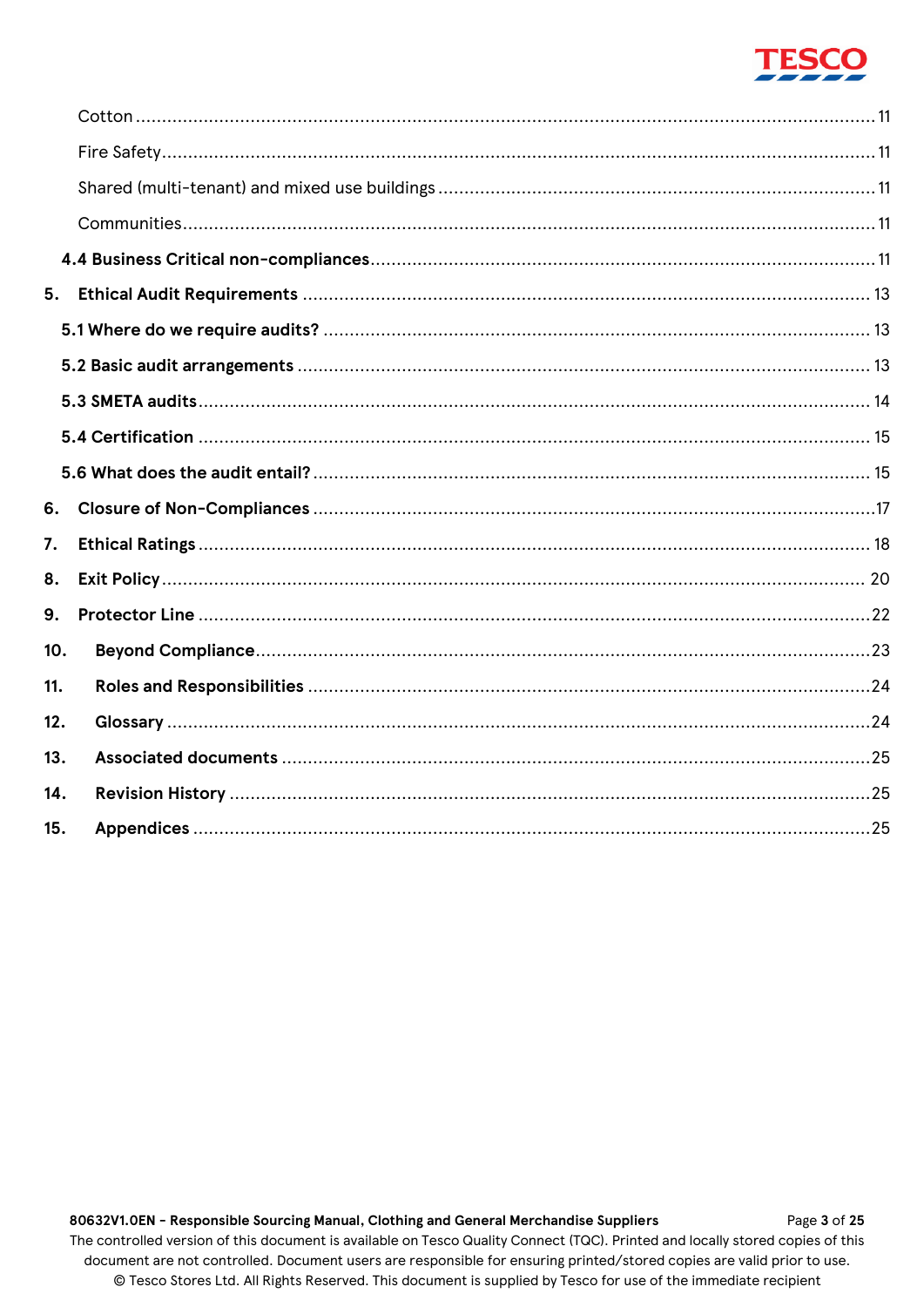

# <span id="page-3-0"></span>**1. Introduction**

One of our business values is that **we treat people how they want to be treated**. We want everyone who works for or with Tesco to have their human rights upheld and we know our customers, colleagues and suppliers do too.

Our commitment to human rights is embedded in the Tesco [Little Helps Plan.](https://www.tescoplc.com/sustainability/reporting-hub/) The Plan builds on the work we have been doing over many years and is about running our business in a way that makes a positive contribution to our colleagues, customers and communities. Through our human rights strategy, we have committed to:

- Ensure international human rights standards are respected at all our suppliers' sites
- Focus on the most serious risks to workers throughout our supply chains, working transparently with NGOs, unions and others to identify and address them
- Support sourcing communities facing complex social and environmental challenges.

We publicly disclose progress against these commitments in our Little Helps Plan on an annual basis. We also publish an annual [Modern Slavery statement,](https://www.tescoplc.com/sustainability/reporting-hub/) in line with the UK Modern Slavery Act, outlining the steps taken to mitigate the risk of modern slavery in our own-operations and supply chains.

Our suppliers play a vital part in the success of our commitments. We need suppliers who share our values and are willing to work with us to ensure safe, hygienic, inclusive and respectful working conditions as well as good environmental standards.

The purpose of this manual is to help suppliers understand our approach to responsible sourcing and the standards they must adhere too. Only when suppliers are able to demonstrate a willingness to comply with our responsible sourcing standards, will we be able to build a partnership with them.

**It is a requirement for all suppliers to read this manual carefully and understand how it applies to them**. The manual is intended to supplement the terms and conditions you have with Tesco Sourcing and supersedes all previous manuals, guides and similar materials relating to the subject matter described herein.

If you have any questions or would like further support in implementing our responsible sourcing standards, please contact your Tesco representative or our Responsible Sourcing team at [ethicalenquiry@tesco.com.](mailto:ethicalenquiry@tesco.com)

 **80632V1.0EN - Responsible Sourcing Manual, Clothing and General Merchandise Suppliers** Page **4** of **25** The controlled version of this document is available on Tesco Quality Connect (TQC). Printed and locally stored copies of this document are not controlled. Document users are responsible for ensuring printed/stored copies are valid prior to use. © Tesco Stores Ltd. All Rights Reserved. This document is supplied by Tesco for use of the immediate recipient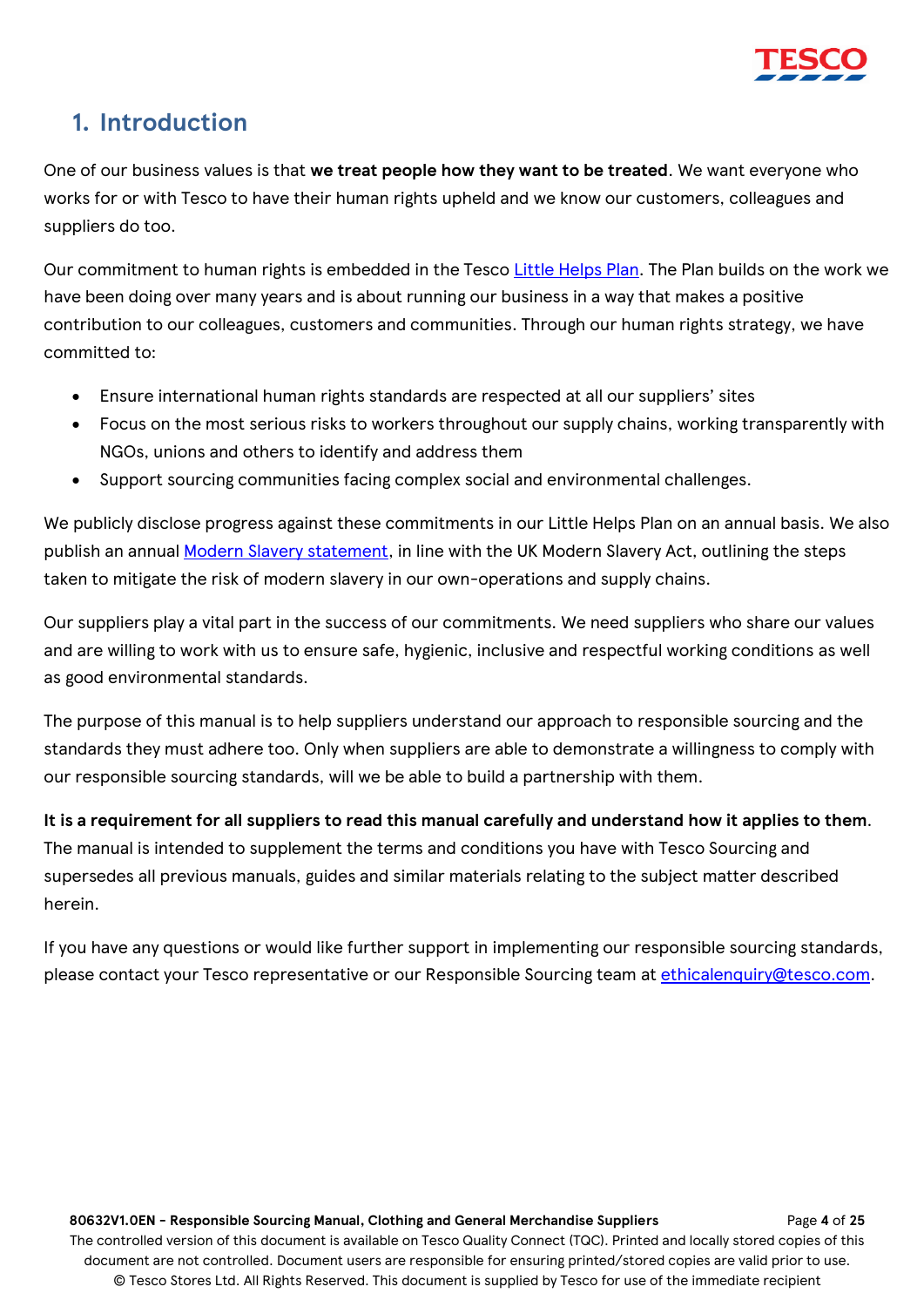

# <span id="page-4-0"></span>**2. Our Approach to Responsible Sourcing**

Tesco's responsible sourcing programme is embedded throughout our operations and is fundamental to the commitment we make to our customers to source our products responsibly. We are committed to upholding human rights and fully support the [UN Universal Declaration of Human Rights,](https://www.un.org/en/about-us/universal-declaration-of-human-rights) the [International](https://www.ilo.org/declaration/lang--en/index.htm)  [Labour Organization Fundamental Principles and Rights at Work,](https://www.ilo.org/declaration/lang--en/index.htm) the [UN Guiding Principles on Business and](https://www.ohchr.org/Documents/Publications/GuidingPrinciplesBusinessHR_EN.pdf)  [Human Rights](https://www.ohchr.org/Documents/Publications/GuidingPrinciplesBusinessHR_EN.pdf) and the UN Global Compact.

In addition to our Little Helps Plan and website, our commitments are communicated to our colleagues in our Code of Business Conduct and to our suppliers in our contracts.

# <span id="page-4-1"></span>**2.1 Ethical First**

Our values and commitments underpin the way in which we do business. To ensure we continue to live these values, we have an 'Ethical First' approach across our Clothing and General Merchandise supply base. This means that:



It is also means that our Commercial, Technical and Responsible Sourcing teams are committed to working together for an ethical supply base. As one-team, we can ensure that we:

- make 'Ethical First' an integral part of supply base governance discussions
- are aligned on our supplier engagement, with one Tesco voice
- collaborate on business planning
- together deliver supplier improvement and exit plans.

In turn, suppliers are asked to ensure 'Ethical' is embedded in their business strategy and ethical working conditions championed in their supply chain.

To support our 'Ethical First' approach we have adopted a uniform approach to assess the ethical performance of our suppliers and their production sites. Our Ethical Risk Ratings not only give our business leaders a clear understanding of the ethical performance of our supply base, but they also guide our commercial colleagues in their business planning. See section 7 'Ethical Risk Ratings' for further detail.

 **80632V1.0EN - Responsible Sourcing Manual, Clothing and General Merchandise Suppliers** Page **5** of **25** The controlled version of this document is available on Tesco Quality Connect (TQC). Printed and locally stored copies of this document are not controlled. Document users are responsible for ensuring printed/stored copies are valid prior to use. © Tesco Stores Ltd. All Rights Reserved. This document is supplied by Tesco for use of the immediate recipient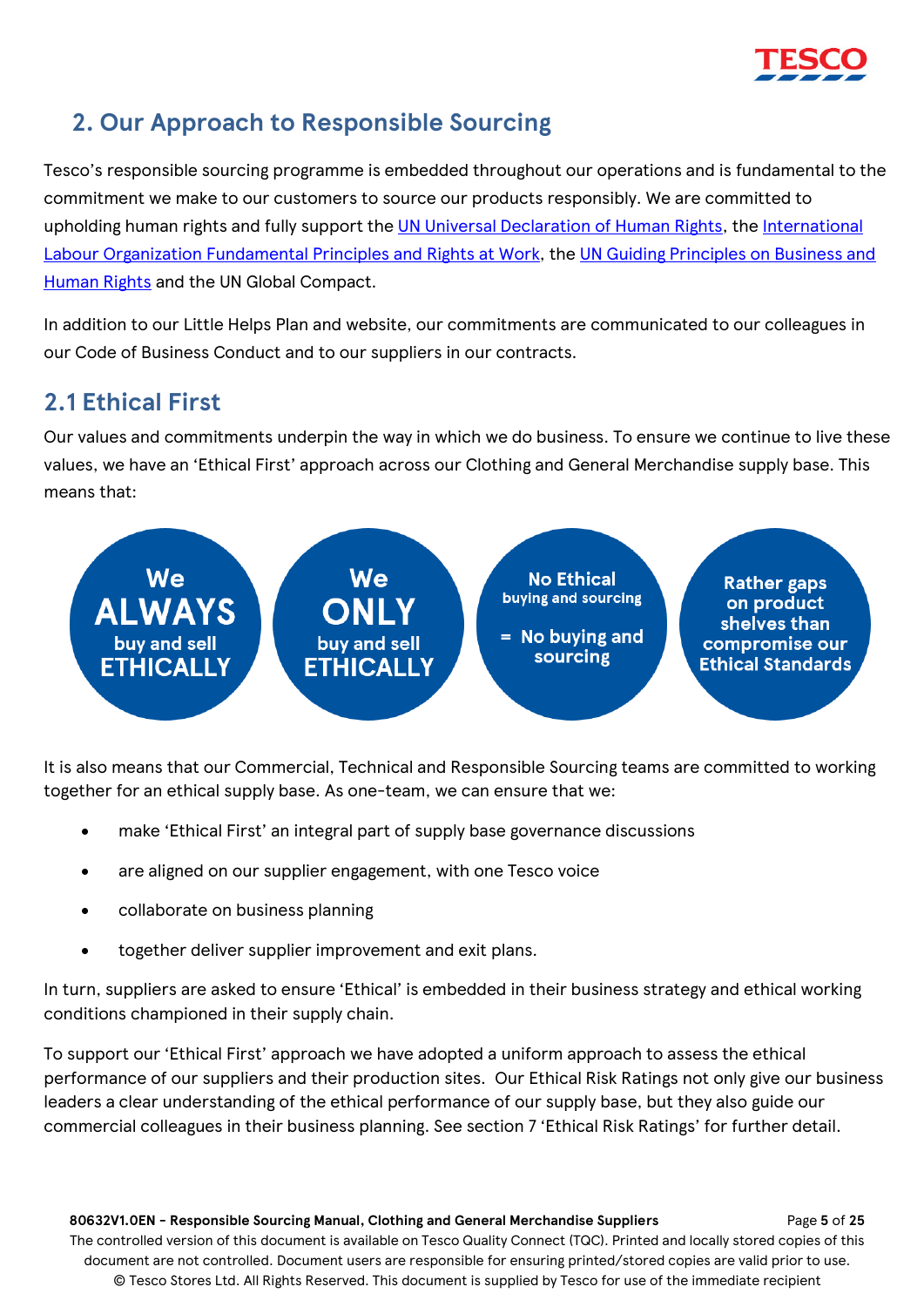

# <span id="page-5-0"></span>**3. Expectations of Suppliers**

Tesco is a values-driven company, we welcome suppliers who:



Our expectation is that suppliers will:

- **1. Ensure a good understanding of Tesco's values and standards:** Suppliers should seek to ensure they have good understanding of Tesco's values and responsible sourcing standards.
- **2. Obtain Tesco's prior approval to use a site**: Suppliers must ensure that production, packing and storage for Tesco only takes place in sites approved by Tesco. Subcontracting of specific production processes can also only take place with prior written approval.
- **3. Demonstrate continued compliance with Tesco's standards:** Suppliers should only select sites for Tesco production that comply with our responsible sourcing standards. Suppliers are responsible for communicating Tesco's standards to their prospective and existing approved sites and subcontractors, and must provide valid audit reports to substantiate that their production sites meet these.
- **4. Resolve all non-compliances within agreed timeframe:** Where ethical non-compliances are identified, suppliers must ensure they are resolved within the agreed timeframe – see section 6 'Closure of Non-Compliances' for further detail. This is key to maintaining authorisation to use the site for Tesco production. Where non-compliances are not resolved in a timely manner, new orders and shipment may be put on hold with any incurred loss to be borne by the supplier.
- **5. Build sustainable and effective management systems:** It is important that suppliers ensure that production sites have effective management systems. They should also ensure sufficient qualified personnel are equipped to identify risks and prevent non-compliances from reoccurring.
- **6. Review the terms and conditions of purchase orders before confirmation to ensure production in compliant conditions:** Before confirming a purchase order with Tesco, suppliers should ensure that they can deliver the order in line with Tesco's responsible sourcing standards, paying particular attention to costing and delivery timelines. Suppliers must not accept orders that they believe they

 **80632V1.0EN - Responsible Sourcing Manual, Clothing and General Merchandise Suppliers** Page **6** of **25** The controlled version of this document is available on Tesco Quality Connect (TQC). Printed and locally stored copies of this document are not controlled. Document users are responsible for ensuring printed/stored copies are valid prior to use. © Tesco Stores Ltd. All Rights Reserved. This document is supplied by Tesco for use of the immediate recipient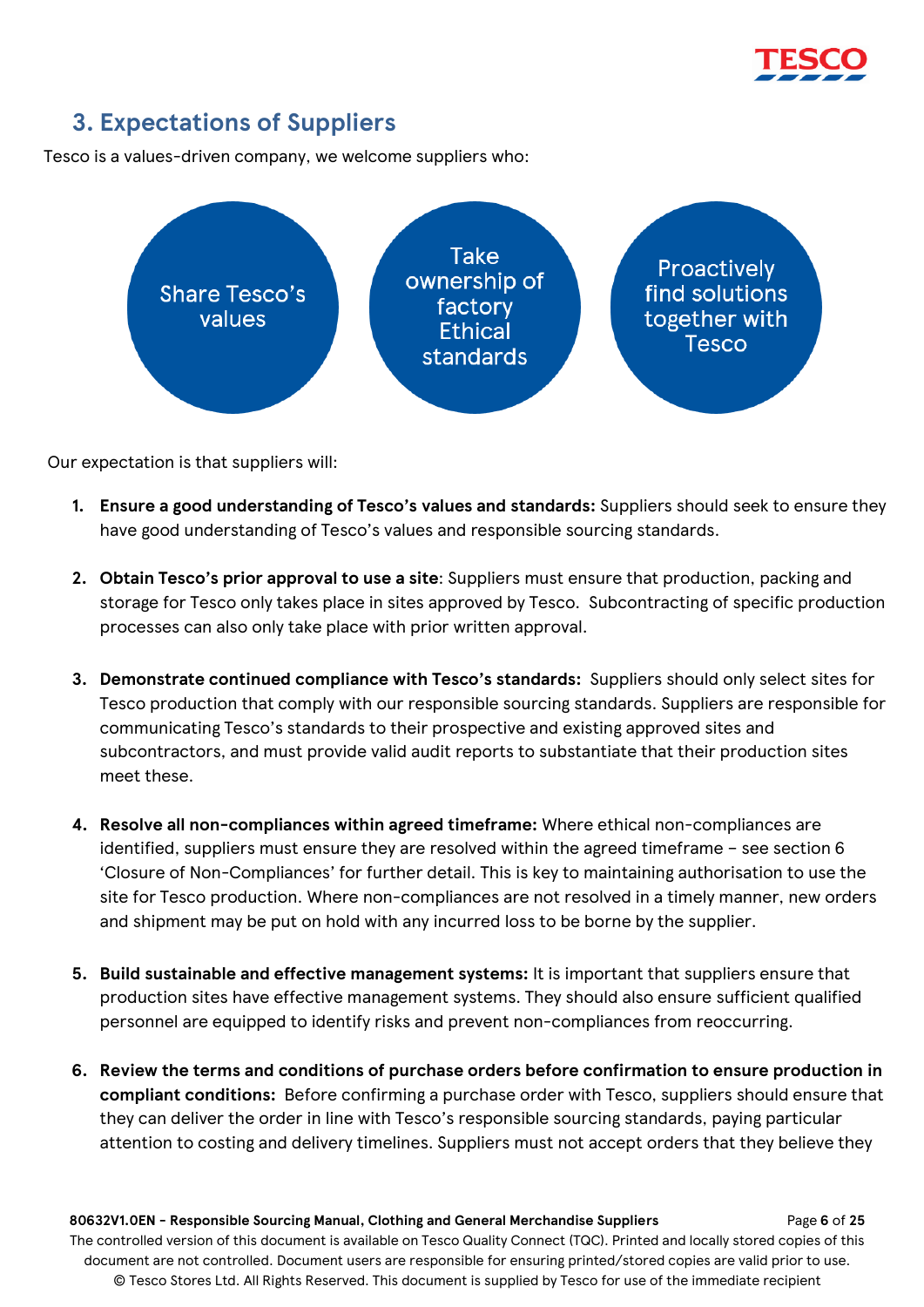

cannot deliver in the required conditions. If challenges with compliance occur, suppliers should inform Tesco so we can find a solution together.

## **80632V1.0EN - Responsible Sourcing Manual, Clothing and General Merchandise Suppliers** Page **7** of **25**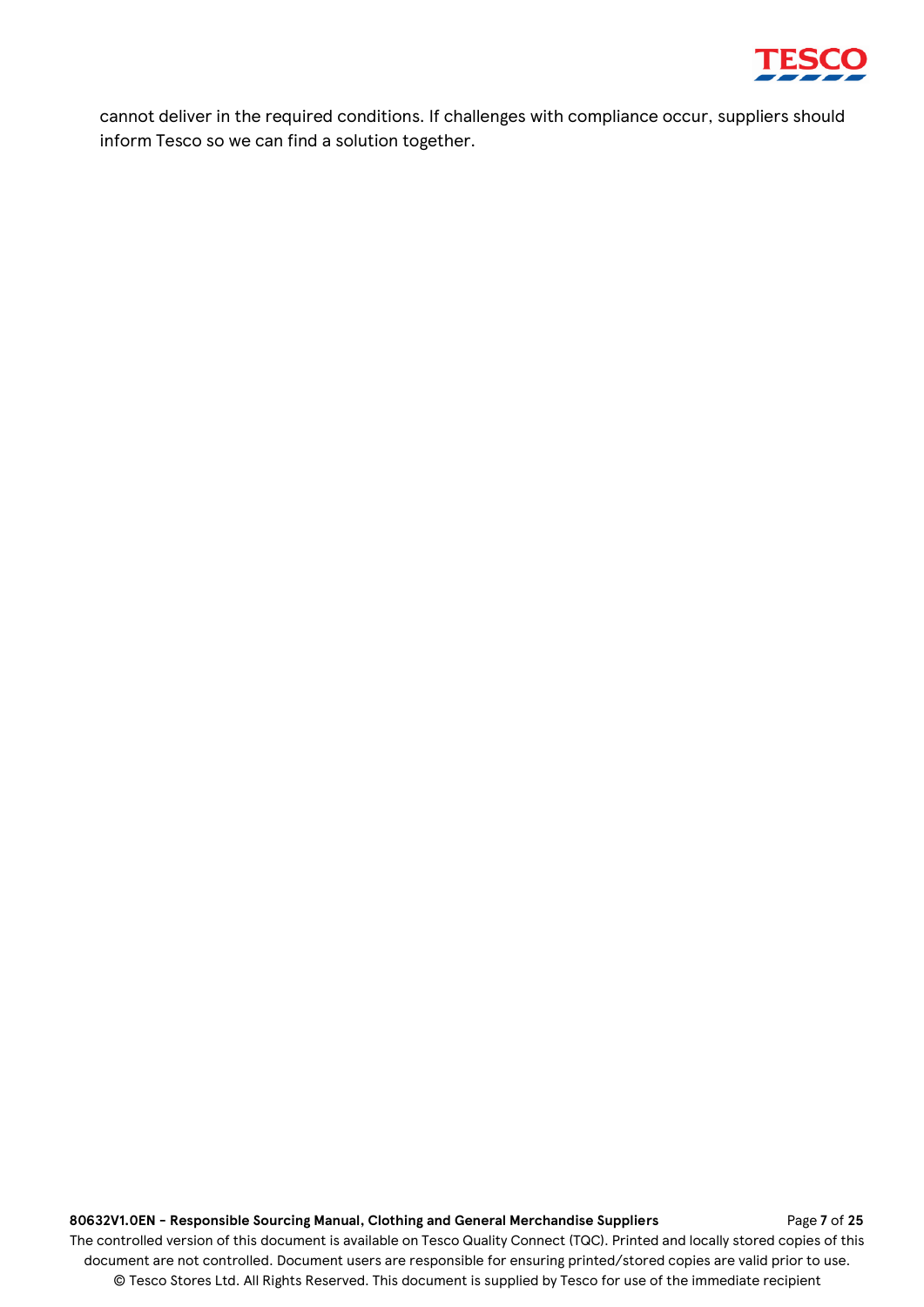

## <span id="page-7-0"></span>**4. Our Standards**

Tesco's responsible sourcing standards comprise of the ETI Base Code, local laws and regulations, as well as our own requirements on specific issues. **Where standards differ, we expect compliance with whichever affords the worker greater protection.**

# <span id="page-7-1"></span>**4.1 ETI Base Code**

Tesco is a founding member of the Ethical Trading Initiative (ETI). The ETI exists to improve and promote good practice in the implementation of codes of labour practice. The ETI Base Code consists of nine basic principles covering the following principles:

- Employment is freely chosen
- Freedom of association and the right to collective bargaining are respected
- Working conditions are safe and hygienic
- Child labour shall not be used
- Living wages are paid
- Working hours are not excessive
- No discrimination is practiced
- Regular employment is provided
- No harsh or inhumane treatment is allowed.

Details and guidance of the ETI base code is available [online.](http://www.ethicaltrade.org/)

# <span id="page-7-2"></span>**4.2 International Standards, Local Laws and Regulations**

Tesco respects local laws and regulations. Suppliers must ensure that their sites and subcontractors are compliant with all laws and regulations of the jurisdictions where Tesco production takes place. For example, annual leave, public holidays, maternity, and parental leave must all be awarded in line with local laws.

# <span id="page-7-3"></span>**4.3 Tesco Requirements**

## <span id="page-7-4"></span>**Bribery and Fraud**

- Tesco has a zero tolerance approach to bribery and fraud. Bribery and fraud undermine the rule of law, entrench bad governance in societies and often breed human rights violations.
- Any attempts to offer money, benefits, gifts or other advantages to the Tesco Responsible Sourcing team or second/third party representatives will be regarded as attempted bribery. Any dishonest behaviours such as deception, forgery, false representation and concealment of material acts by which an individual seeks to again an advantage or cause a loss is regarded as fraud.
- If a supplier or a production site is found with such a breach, Tesco will cease relationship with the supplier or the production site with immediate effect. All production has to stop.

 **80632V1.0EN - Responsible Sourcing Manual, Clothing and General Merchandise Suppliers** Page **8** of **25** The controlled version of this document is available on Tesco Quality Connect (TQC). Printed and locally stored copies of this document are not controlled. Document users are responsible for ensuring printed/stored copies are valid prior to use. © Tesco Stores Ltd. All Rights Reserved. This document is supplied by Tesco for use of the immediate recipient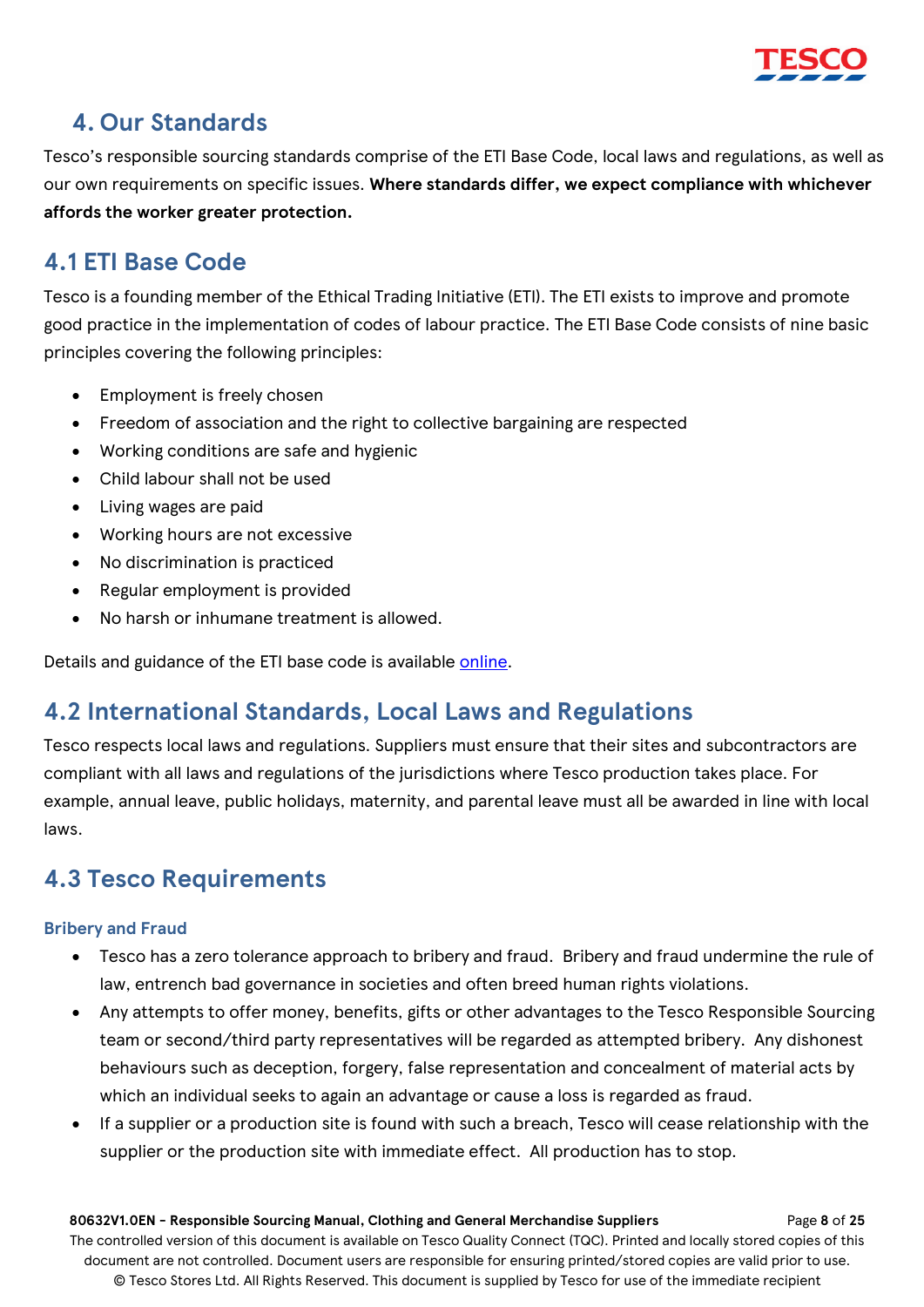

• Suppliers should ensure their sites fully understand Tesco's zero tolerance position on bribery and fraud, and that they have strong prevention policies and effectively management mechanisms in place to ensure that their staff also acts to ensure integrity is practiced throughout their business practices.

## <span id="page-8-0"></span>**Transparency**

- Transparency, openness and honesty are the integral to working with Tesco.
- We understand that challenges will emerge in any workplace from time to time. In general, we believe we can trust suppliers who share their challenges more than those who claim everything is perfect. Our commitment in return is that we will not make sudden and simplistic sourcing decisions when we become aware of problems.
- Suppliers must ensure sites are transparent to Tesco at all times with regards to their ethical standards. Tesco will not work with sites which are not transparent and hide non-compliances from Tesco.
- Suppliers should ensure that Tesco staff or designated representatives are provided with full access to all relevant documents and all areas in the site premise and that interviews with workers are not obstructed.
- Fraud, denial of access or any attempt to obstruct the conduct of a normal ethical audit will result in suspension of new orders or shipment, and ultimately to termination of business with Tesco.

## <span id="page-8-1"></span>**Subcontracting**

- Tesco does not permit unauthorised subcontracting.
- Every order placed is contracted for production, packing or storage in a specific primary site approved by Tesco. Production must only commence in those specific sites **after** explicit approval from Tesco. It is the responsibility of suppliers to check Tesco's system for the sites' current approval status. In case of any questions, suppliers should seek clarification from Tesco before any production commences.
- Where suppliers need to make changes to production, packing and storage plans and want to use a different site for production, packing or storage, suppliers must obtain prior explicit approval from Tesco to use the proposed site before production commences. This process must be followed regardless of whether the proposed different site is already approved or not. Subcontracting Tesco orders to another approved site different from the one agreed for production, packing or storage of products of specific orders, without prior approval from Tesco, is also regarded as unauthorized subcontracting.
- If suppliers have any difficulties regarding production, packing or storage capacity and delivery timelines, they must discuss with Tesco in order to find a solution.
- Where part of the production processes needs to be subcontracted to another site due to availability of required skills or equipment, prior written approval must be obtained from Tesco.

 **80632V1.0EN - Responsible Sourcing Manual, Clothing and General Merchandise Suppliers** Page **9** of **25** The controlled version of this document is available on Tesco Quality Connect (TQC). Printed and locally stored copies of this document are not controlled. Document users are responsible for ensuring printed/stored copies are valid prior to use. © Tesco Stores Ltd. All Rights Reserved. This document is supplied by Tesco for use of the immediate recipient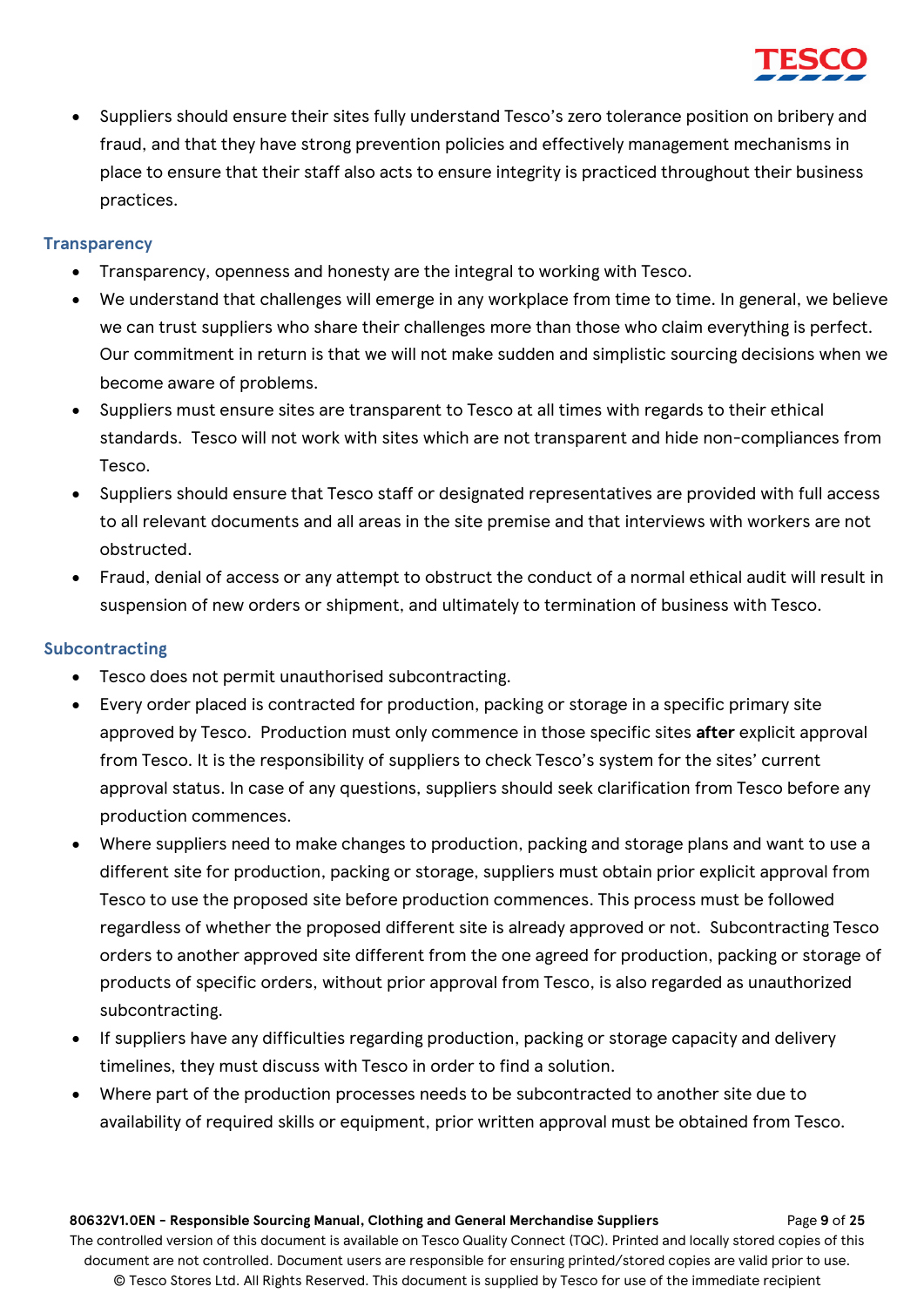

• Violation of our sub-contracting requirements will lead to cancellation of orders and termination of business with Tesco.

## <span id="page-9-0"></span>**Responsible Recruitment**

Through membership of the Consumer Goods Forum, Tesco has made a commitment to embed the [Priority](https://www.theconsumergoodsforum.com/initiatives/social-sustainability/key-projects/priority-industry-principles/) [Industry Principles on Forced Labour](https://www.theconsumergoodsforum.com/initiatives/social-sustainability/key-projects/priority-industry-principles/) in its own operations and value chains. These state that:

- Every worker should have freedom of movement
- No worker should pay for a job
- No worker should be indebted or coerced to work

Similarly, we also endorse the Employer Pays Principle (EPP) which states that, *no worker should pay for a job, the cost of recruitment should be borne not by the worker but by the employer.*

It is a requirement for all our suppliers to also align with these principles and ensure that workers do not pay any fees and costs associated with recruitment, in line with the ILO definition of recruitment fees and costs. This includes covering fees and costs that are permitted by law. Where recruitment fees and costs are found to have been paid by workers, our expectation is that these are reimbursed in full.

Please refer to our 60593 Responsible Recruitment requirements for Non-Food document.

## <span id="page-9-1"></span>**Homeworkers**

- The use of homeworkers must be approved by Tesco in writing in advance.
- Suppliers must have effective procedures in place to ensure homeworkers receive their full legal entitlements and benefits.
- The location and identity of all homeworkers must be submitted to Tesco and an ethical assessment must be arranged to ensure they are treated fairly.
- Use of homeworkers without prior approval from Tesco will be regarded as unauthorised subcontracting.

## <span id="page-9-2"></span>**Environmental**

- Poor protection of the environment not only damages where we live, but is often also closely linked to adverse impacts on health of both workers and people in communities.
- Tesco requires compliance with all applicable environmental protection legislation.
- Best practice and continuous improvement are encouraged.

## <span id="page-9-3"></span>**Dangerous manufacturing processes**

- Tesco does not permit the use of sandblasting in clothing sites which manufacture for Tesco.
- Sandblasting can lead to an incurable lung disease, silicosis, to workers and is a highly dangerous manufacturing process.

#### **80632V1.0EN - Responsible Sourcing Manual, Clothing and General Merchandise Suppliers** Page **10** of **25**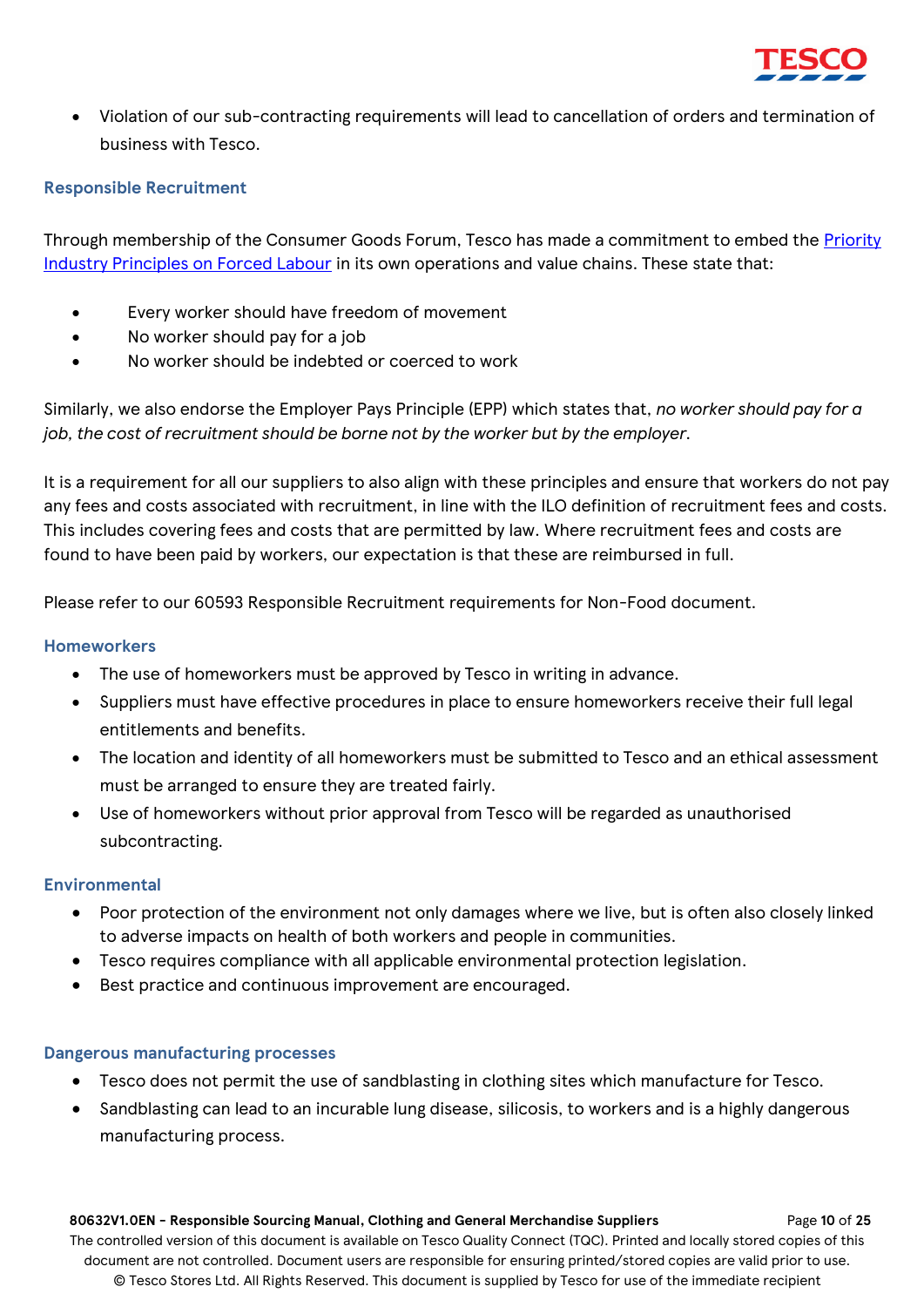

#### <span id="page-10-0"></span>**Cotton**

- Please refer to our Cotton Sourcing Requirements policy 60366.
- To ensure the cotton in our products is sourced responsibly and has minimum impact on the environment, this policy details our responsible sourcing requirements.

## <span id="page-10-1"></span>**Fire Safety**

- Please refer to our Fire Safety standard policy 60008.
- This policy outlines our requirements on fire safety, to ensure factories are safe and have effective procedures in place to prevent fire incidents, or manage them quickly if they occur.

## <span id="page-10-2"></span>**Shared (multi-tenant) and mixed use buildings**

- Please refer to our Shared (multi-tenant) and mixed use buildings policy 60007.
- Shared (multi-tenant) and mixed-use buildings, particularly in poorly regulated countries, have been identified as being unacceptably high risk with regards to fire safety. This policy outlines our requirements in order to further reduce the risk of fire incidents.

#### <span id="page-10-3"></span>**Communities**

- Tesco are committed to ensuring no harm is caused in the local communities in which we operate and have suppliers. Through our responsible sourcing approach, we seek to ensure our business brings positive impacts to communities.
- Suppliers should make Tesco aware of any adverse impacts to communities as a result of our operations and take prompt remedial action.

## <span id="page-10-4"></span>**4.4 Business Critical non-compliances**

We are committed to supporting suppliers in the closure of non-compliances against our standards. However, there are some issues we have zero tolerance to which will lead to immediate termination. There are some additional business critical non-compliances that, if not immediately remediated, would also lead to termination. See section 7 'Exit Policy' for further detail.

## **Zero Tolerance Non-Compliances:**

- Bribery and Fraud (investigation and process led by group security)
- Child labour
- Unauthorized subcontracting
- Bonded labour / trafficked labour /involuntary prison labour / slavery
- Safety threats to Tesco representatives
- Refusal to take corrective actions on business critical issues

## **Additional Business Critical Non-Compliances:**

• Coercive employment practices

#### **80632V1.0EN - Responsible Sourcing Manual, Clothing and General Merchandise Suppliers** Page **11** of **25**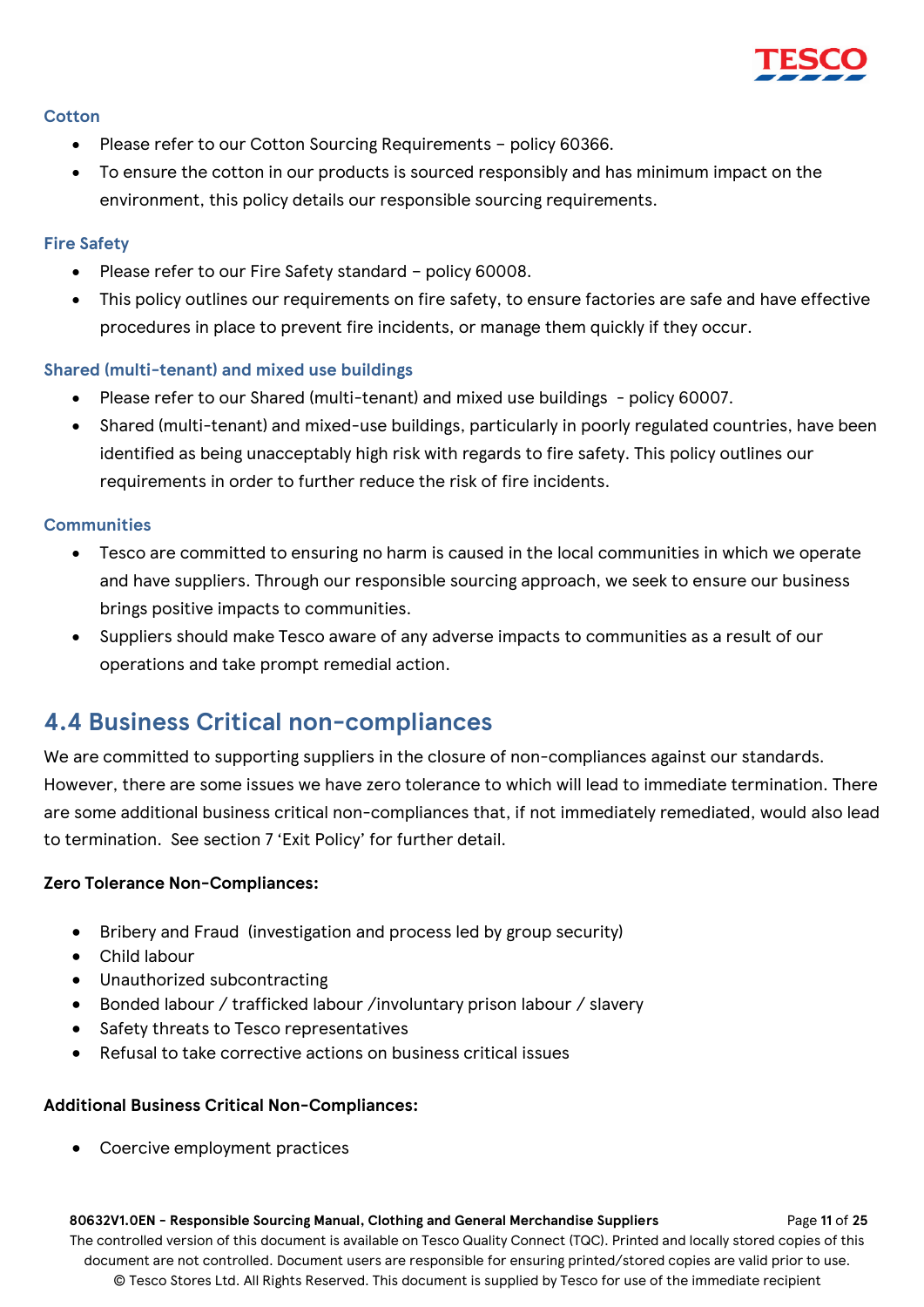

- Physical abuse of workers
- Sexual harassment of workers
- Workers' ID or passports withheld by site or supplier
- Denial of access to factory premise, worker interviews or essential audit documents
- Repeated non-transparency (e.g. falsification of records)
- All or significant number of workers are undocumented or have no legal right to work
- All or significant number of workers work without payment
- All or significant number of workers paid below legal wage
- Alarmingly excessive working hours
- No fire-fighting equipment
- No fire exit or only 1 exit
- All or majority of fire exits locked
- Buildings are structurally unsafe
- Majority of machines constitute danger to life or limb

#### **Financial penalties:**

If cases of unintentional child labour are ever found (such as where fake ID has been used), we reserve the right to exit the site if this is a result of poor internal procedures, and/or to use financial penalties. These are used to support charity initiatives to benefit workers and their families as well as the communities in which we operate. The financial penalty is based on the business value Tesco has with the supplier in the previous 12 months, in line with the below:

- USD 10K for business up to USD 1M
- USD 30K for business USD 1-3M
- USD 50K for business above USD 3M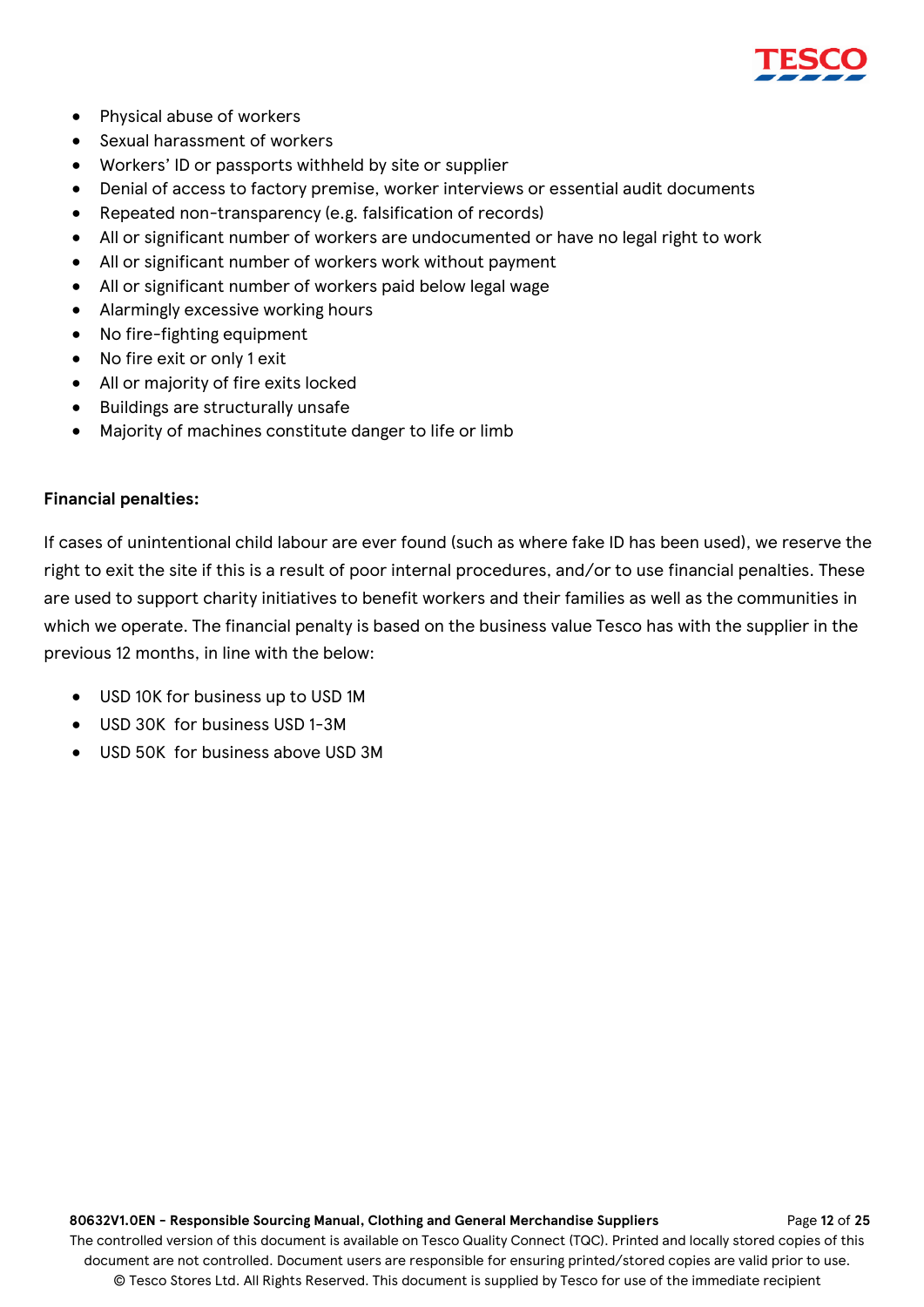

# <span id="page-12-0"></span>**5. Ethical Audit Requirements**

A key element of our human rights programme is verifying compliance with our responsible sourcing standards using ethical audits and certification .

# <span id="page-12-1"></span>**5.1 Where do we require audits?**

Our audit requirements vary depending on where the primary/first tier site is located.

## **Full ethical audits of primary/first tier sites are required annually in the following high-risk locations**:

Bahrain, Bangladesh, Belarus, Belize, Brazil, Bulgaria, Burkina Faso, Cambodia, Cameroon, China, Colombia, Ecuador, Egypt, El Salvador, Ethiopia, Fiji, Gambia, Ghana, Guatemala, Honduras, India, Indonesia, Iran, Ivory Coast, Kenya, Lesotho, Macau, Macedonia, Madagascar, Malaysia, Maldives, Mauritius, Mexico, Mongolia, Morocco, Myanmar, Namibia, Nicaragua, Pakistan, Panama, Peru, Philippines, Russia, Saudi Arabia, South Africa, Sri Lanka, Swaziland, Taiwan, Tanzania, Thailand, Tunisia, Turkey, Uganda, Ukraine, United Arab Emirates, Vietnam, Zambia, Zimbabwe

## **Full ethical audits of primary/first tier sites are required once every two years in the following medium risk locations:**

Argentina, Canada, Chile, Costa Rica, Czech Republic, Estonia, Greece, Hungary, Israel, Italy, Jamaica, Jordan, Latvia, Lithuania, Malta, Poland, Republic of Ireland, Romania, Senegal, Seychelles, Slovak Republic, Slovenia, South Korea, Spain, Suriname, United Kingdom & the Channel Islands, United States of America, Venezuela

## **Full ethical audits of primary/first tier sites are not required in the following low risk locations:**

Australia, Austria, Belgium, Commonwealth of Dominica, Cuba, Cyprus, Denmark, Dominican Republic, Finland, France, Germany, Greenland, Iceland, Japan, Liechtenstein, Luxembourg, Martinique, Netherlands, New Zealand, Norway, Portugal, Puerto Rico, Singapore, St. Lucia, St. Vincent & The Grenadines, Sweden, Switzerland, Uruguay

## **Tesco reserves the right to conduct unannounced visits at any time to sites approved for Tesco production, regardless of whether there are Tesco production taking place at time of the visit**. Unannounced audits may be conducted by either Tesco approved external auditors or by the Tesco Responsible Sourcing team. If critical non-compliances are identified in unannounced audits, the relevant audit charges will be borne by the supplier.

# <span id="page-12-2"></span>**5.2 Basic audit arrangements**

In order to be accepted by Tesco, ethical audits must be conducted by either:

• Tesco Responsible Sourcing team

 **80632V1.0EN - Responsible Sourcing Manual, Clothing and General Merchandise Suppliers** Page **13** of **25** The controlled version of this document is available on Tesco Quality Connect (TQC). Printed and locally stored copies of this document are not controlled. Document users are responsible for ensuring printed/stored copies are valid prior to use. © Tesco Stores Ltd. All Rights Reserved. This document is supplied by Tesco for use of the immediate recipient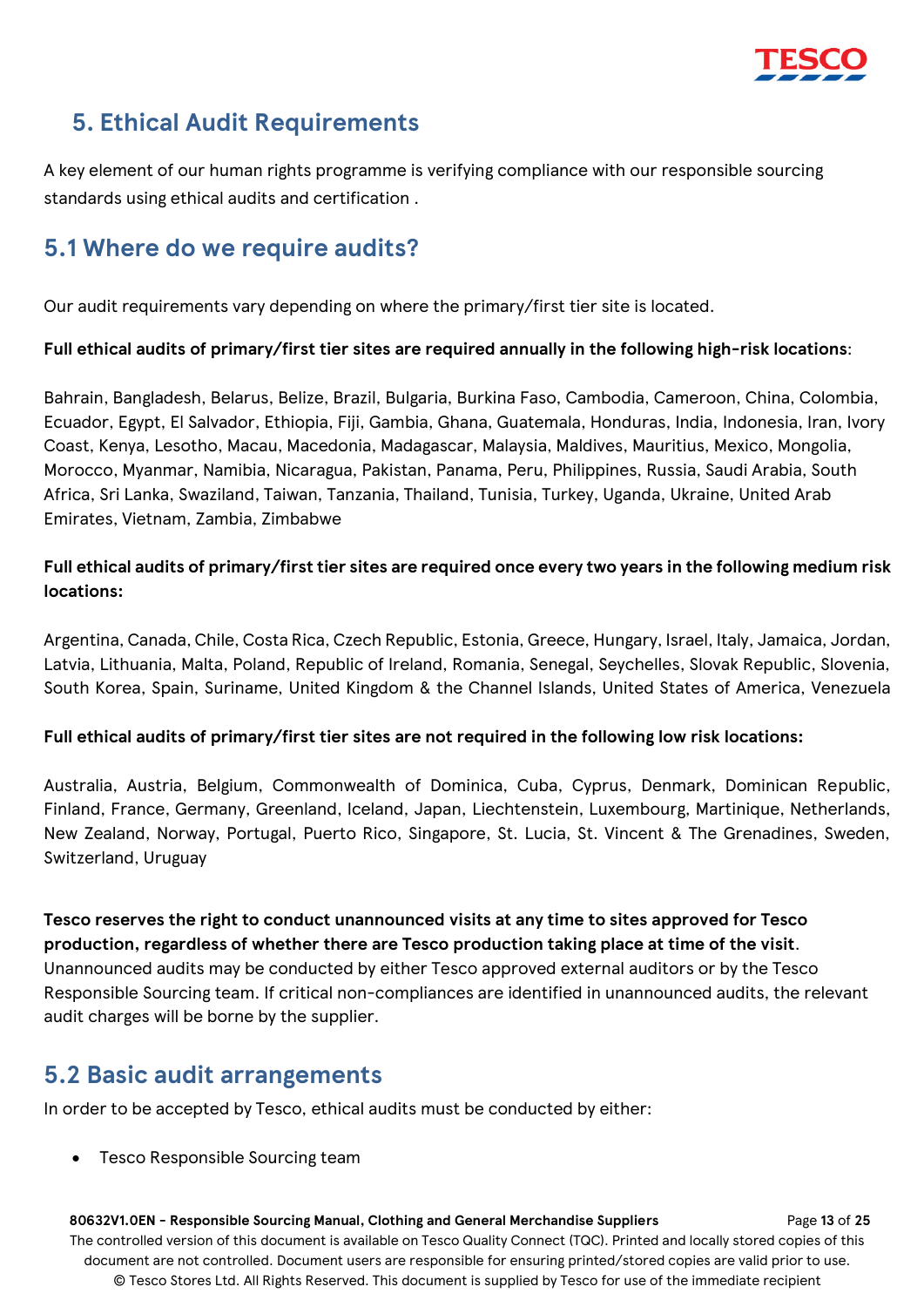

• Tesco approved external auditor under  $2^{nd}$  party auditor or recognised  $3^{rd}$  party auditor scheme

Tesco will inform suppliers which option is acceptable.

Initial audits and regular audits must be conducted on a semi-announced basis (at any point within a 4 week window) or unannounced. Audits should be conducted when the site is fully operational and when the largest number of workers are present, deferring to [SMETA guidance](https://www.sedex.com/our-services/smeta-audit/smeta-documents/) where applicable. Any exceptions to this above must be approved in writing by the Tesco Responsible Sourcing team.

Tesco requires suppliers to cooperate fully with the audit process, including:

- Ensuring auditors have timely access to all areas of the site (including any areas which are shared or leased to other organisations), personnel and relevant records.
- All records presented must be truthful.
- Staff interviews are allowed to be conducted confidentially in a suitable location agreed by the auditor, without observation or interference from management. Interviewees must not be coached or pressured to reveal what they discussed.

Any attempt to pervert the course of the audit through fraud, bribery, coercion, intimidation, deception or interference will be treated as a critical non-compliance.

## <span id="page-13-0"></span>**5.3 SMETA audits**

Where a Tesco approved external auditor is to be used, we only accept SMETA audits.

At minimum the scope of the SMETA audit must include labour standards and health & safety, referred to as as a SMETA 2-pillar audit. An assessment of environmental performance and business practices may be added at the suppliers' request, referred to as a SMETA 4-pillar audit.

Where suppliers' book audits directly with Tesco recognised audit bodies, it is essential that the supplier stipulates that the site is proposed for use by or currently supplying Tesco. This ensures they the audit company assigns auditors who meet Tesco requirements. SMETA audits must be made be visible to Tesco on [Sedex.](https://www.sedex.com/) Suppliers and factories should to connect to Tesco International Sourcing on Sedex and ensure full visibility rights are given to Tesco.

Following an audit, full audit reports will be completed and uploaded on Sedex typically in 5 working days. Suppliers must ensure these are "published" to Tesco immediately.

The cost of the audit, travel and any associated costs of uploading the report will be borne by the supplier unless otherwise agreed. Failure to meet Tesco requirements, for example using an unapproved auditor, may result in a further audit being conducted at the suppliers' cost.

 **80632V1.0EN - Responsible Sourcing Manual, Clothing and General Merchandise Suppliers** Page **14** of **25** The controlled version of this document is available on Tesco Quality Connect (TQC). Printed and locally stored copies of this document are not controlled. Document users are responsible for ensuring printed/stored copies are valid prior to use. © Tesco Stores Ltd. All Rights Reserved. This document is supplied by Tesco for use of the immediate recipient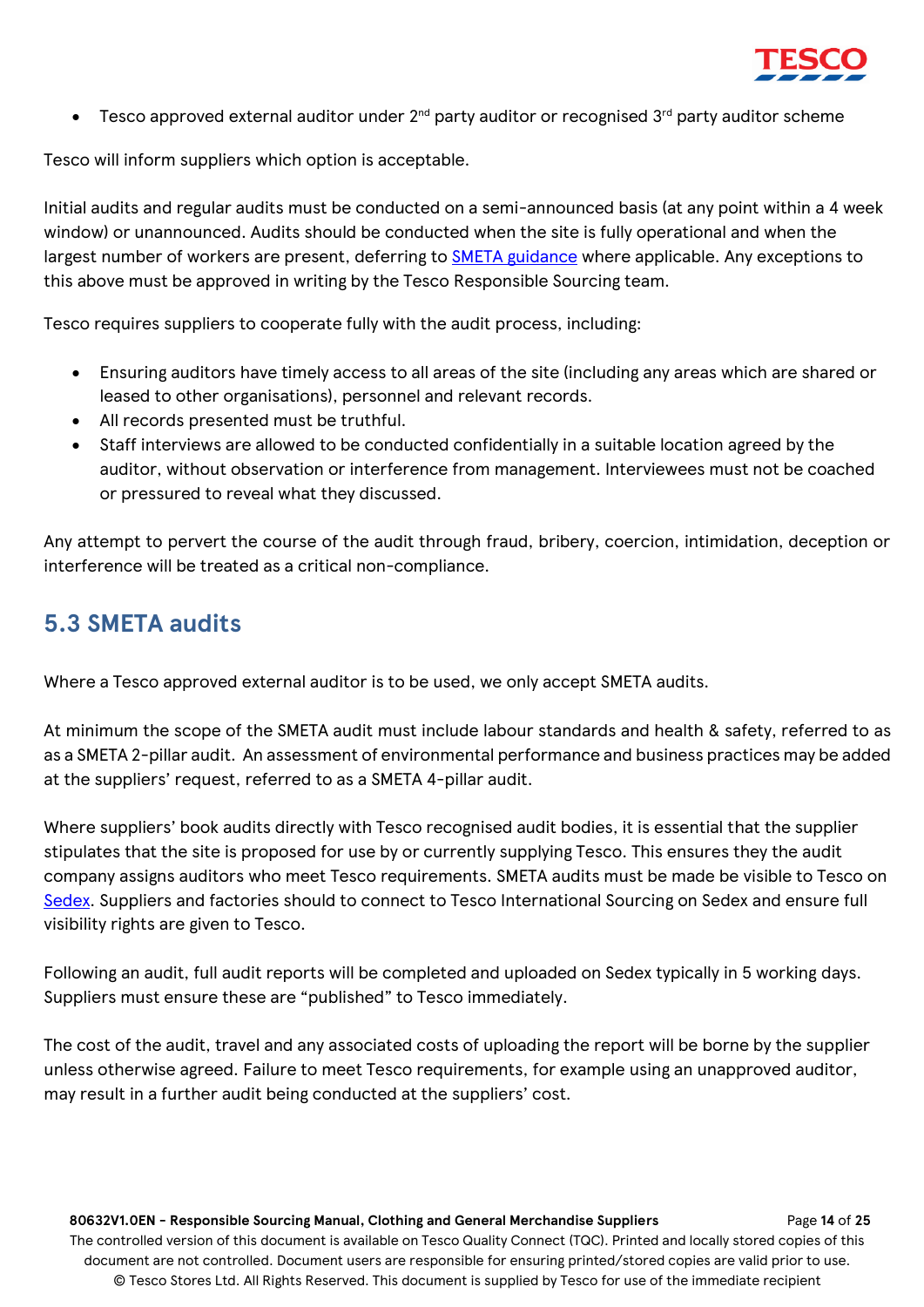

# <span id="page-14-0"></span>**5.4 Certification**

We also accept SA8000 certification. Audit reports should be uploaded to Sedex. Suppliers must ensure these are "published" to Tesco immediately. The audit frequency is every 3 years.

For toy production sites, we accept ICTI Ethical Toy Program certification. Audits must be sent to Tesco immediately. The audit frequency is annual.

# <span id="page-14-1"></span>**5.6 What does the audit entail?**

Audits are conducted by auditors who are recognised as competent to audit and interview workers. The size and composition of the audit team and audit duration are based on information supplied by the supplier/site, and take into consideration the gender profile of the workforce and the main languages spoken at the site.

The audit process typically includes:

- Opening meeting with senior management
- A walk-round of the facilities
- Interviews with management, administration staff, worker representatives (e.g. union officials) and workers (worker interviews take place without management being present)
- Document review
- Closing meeting with senior management

Documents required for review may include, but are not limited to, the following:

- Business license
- Organization chart
- Site layout plan
- Production Process Flow
- All relevant government required permits
- Employee handbook, rules and regulations
- Disciplinary policies and practices and relevant records
- Employment rosters, employee lists, employee personal profiles, employment contracts, etc.
- Lists of homeworkers, young workers, student workers, pregnant workers, migrant workers, temporary workers, etc.
- Human resources management policies, recruitment policies and procedures
- Dormitory regulations, lists of employees in dormitory
- Health examination records
- Work arrangement records
- Registration approvals from local labour bureaus if required
- Leave and resignation records
- Grievance procedures and relevant records (worker complaints/suggestions)

#### **80632V1.0EN - Responsible Sourcing Manual, Clothing and General Merchandise Suppliers** Page **15** of **25**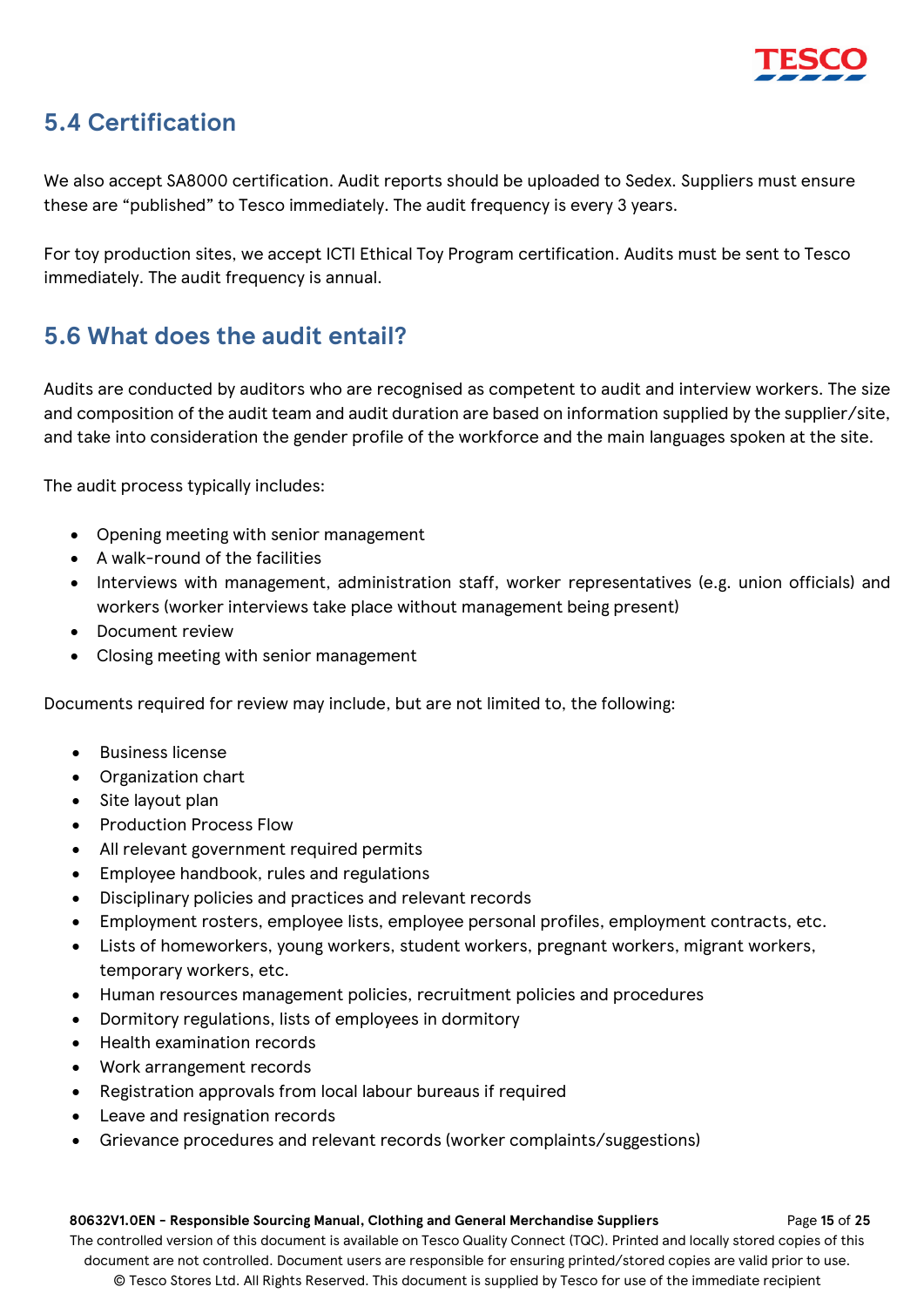

- Dispatch agreement, business license of labour providers, internship agreements, etc.
- Payroll and other pay-related records for the past 12 months
- Production records for piece rate workers
- Attendance and working hours records for the past 12 months
- Production records
- Social insurance-related records, e.g. payment records and personnel lists
- Records relevant to worker representation mechanisms and collective bargaining agreements
- Health and safety policies, rules and regulations
- Health and safety training records
- Building safety permit and inspection reports, or other documents required by the governments
- Fire safety acceptance inspection certificate
- Safety officer certificates
- Fire drill records, evacuation plans and procedures
- Sanitation permit for kitchen and health certificate for canteen staff, if legally required
- Work-related injury records, compensation and other relevant records
- Certificates or inspection reports for special appliance or hazardous machines
- Permits or licenses for electricians and operators of special appliance or hazardous machines
- Inspection report for occupational hazards if legally required
- Pollutant discharge permits and hazardous waste disposal permit if legally required
- Environment related documents, e.g. environmental impact assessment report and approval records
- Inspection report and approval for environmental facility (e.g. effluent treatment plant)
- List of chemicals, material safety datasheet, etc.

At the closing meeting, the site will be left with a hard copy Corrective Action Plan detailing non-compliances identified during the audit.

 **80632V1.0EN - Responsible Sourcing Manual, Clothing and General Merchandise Suppliers** Page **16** of **25** The controlled version of this document is available on Tesco Quality Connect (TQC). Printed and locally stored copies of this document are not controlled. Document users are responsible for ensuring printed/stored copies are valid prior to use. © Tesco Stores Ltd. All Rights Reserved. This document is supplied by Tesco for use of the immediate recipient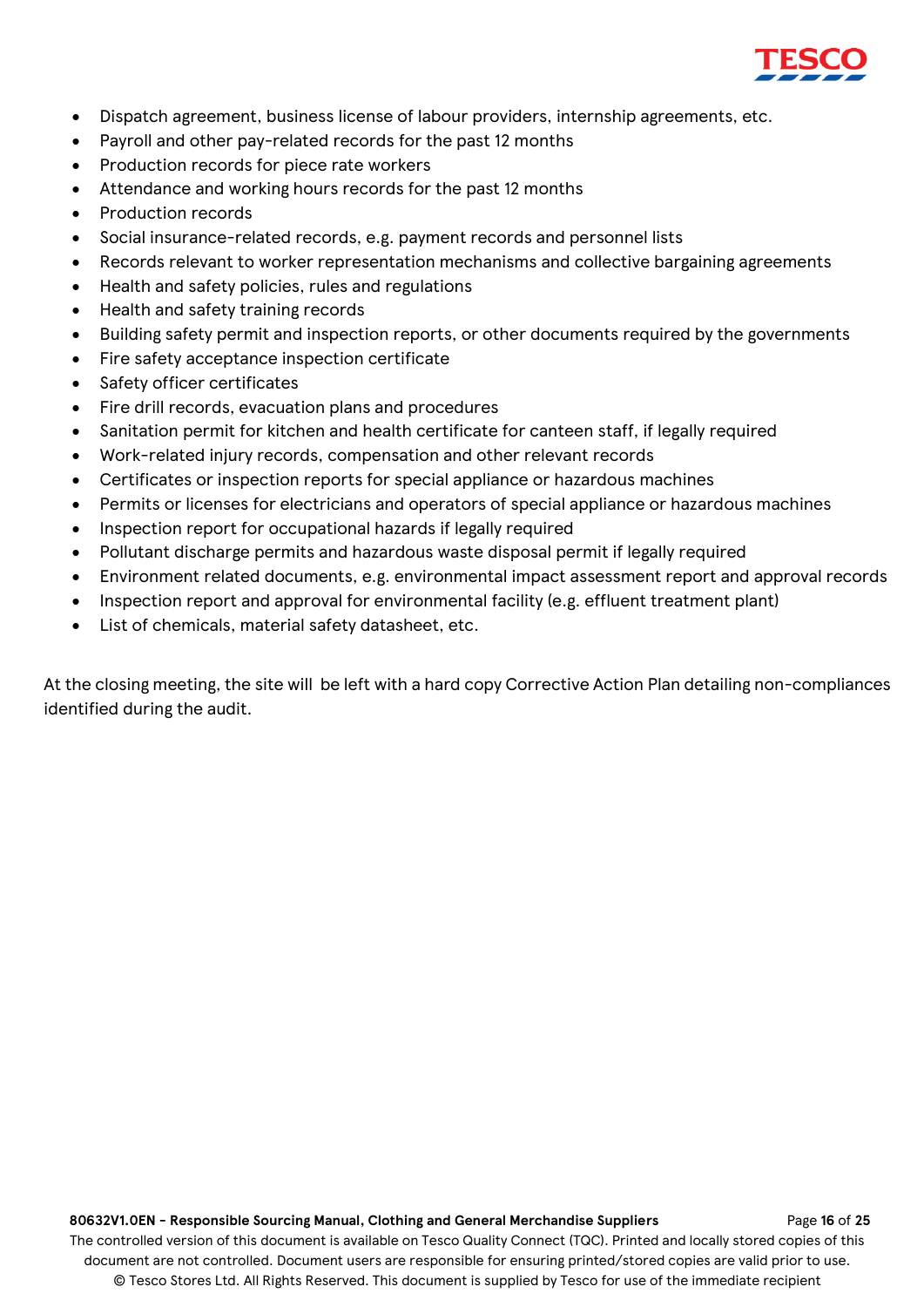

# <span id="page-16-0"></span>**6. Closure of Non-Compliances**

Suppliers must ensure production sites meet and maintain their compliance with Tesco's responsible sourcing standards, as detailed in section 4 'Our Standards'. Where conditions do not yet comply, we expect suppliers to be transparent with us about the differences and committed to improving those issues. We encourage suppliers to learn from industry best practices and adopt a system-improvement approach to address root causes of their non-compliances.

Unless otherwise agreed, non-compliances should be corrected within the below timeframes:

- **Business critical** immediate remediation is required.
- **Critical** as soon as possible and within a maximum of 6 months,
- **Major and minor** as soon as possible and within a maximum of 12 months.

Desktop review or an onsite follow-up audit will be required to verify that the non-compliance has been adequately corrected.

Where non-compliances are not corrected within the agreed timeline and without reasonable explanation approved by Tesco's Responsible Sourcing team, business repercussions will result including suspension of new orders and shipment of existing orders, as outlined below.



## **New Site Approval**

The ethical audit report must meet Tesco requirement and must not be older than 8 months. We do not accept any new site with unresolved critical non-compliances.

 **80632V1.0EN - Responsible Sourcing Manual, Clothing and General Merchandise Suppliers** Page **17** of **25** The controlled version of this document is available on Tesco Quality Connect (TQC). Printed and locally stored copies of this document are not controlled. Document users are responsible for ensuring printed/stored copies are valid prior to use. © Tesco Stores Ltd. All Rights Reserved. This document is supplied by Tesco for use of the immediate recipient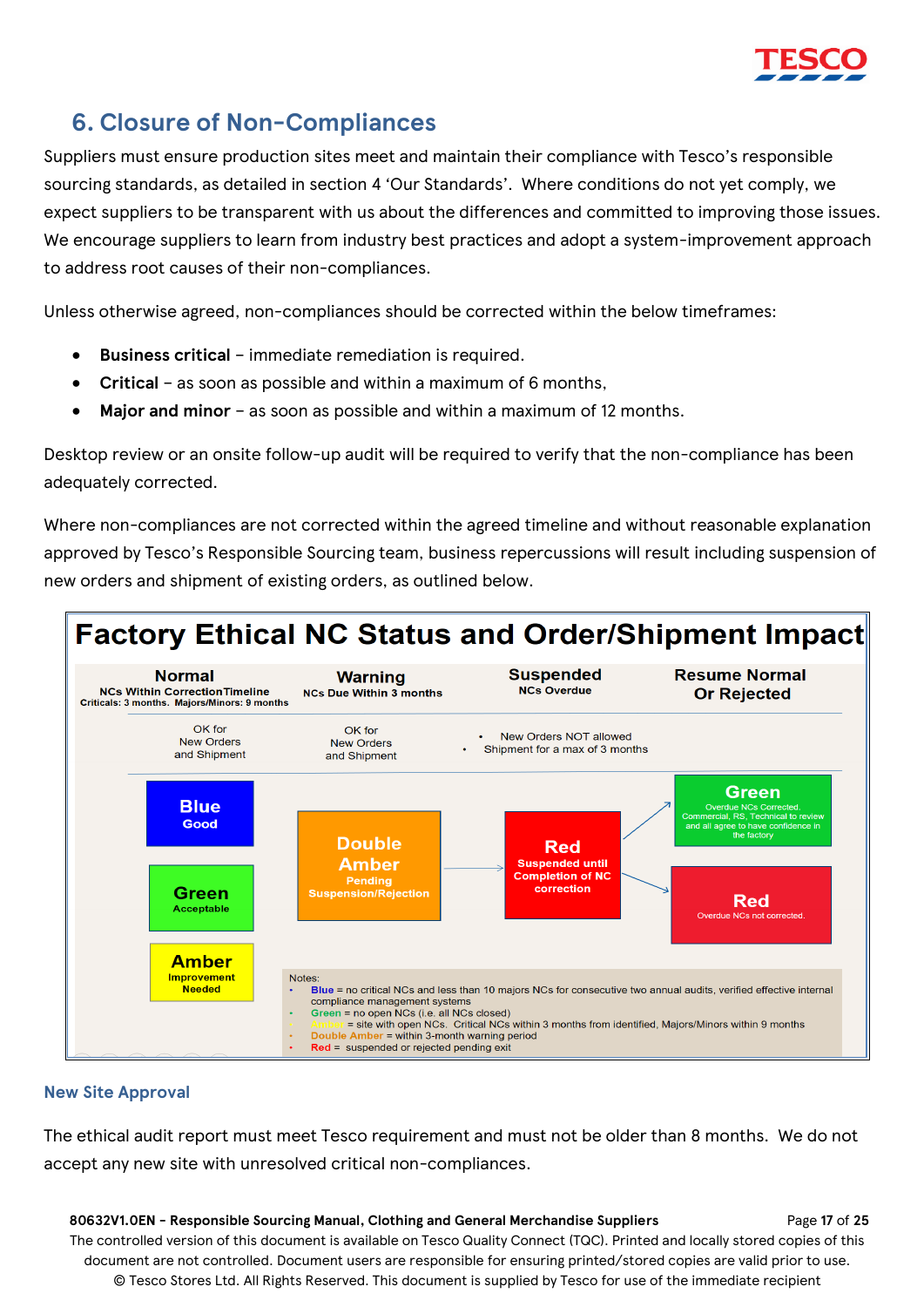

# <span id="page-17-0"></span>**7. Ethical Ratings**

In order to build an ethical supply base, we apply a uniform rating methodology to give all suppliers and their factories approved for Tesco production an ethical rating for their ethical performance during the period in scope for evaluation. This enables us to understand the ethical performance in our supply base, support improvement where needed and plan future business accordingly.

Suppliers with good ratings are prioritised for stronger partnership with Tesco where opportunities arise, whereas suppliers with unsatisfactory rating are required to deliver plans to improve their rating and may not be eligible for new product orders until improvement is achieved.

## **What is an Ethical Rating?**

All suppliers and sites are evaluated on three key aspects:

- **Compliance**  ethical track record, based on the severity and the number of ethical noncompliances.
- **Capability** availability of qualified and sufficient dedicated resource for ethical management.
- **Transparency** openness and collaboration with Tesco on ethical matters.

Suppliers receive an ethical rating that takes into account the ethical performance of their factory base during the reporting period.

Suppliers with production sites in more than one country will have an ethical risk rating for each country. The supplier's overall ethical rating is based on its country scores, proportional to number of sites the supplier has in each country.

| <b>Ethical Risk Rating</b> | What Does It Mean to Tesco?                   |
|----------------------------|-----------------------------------------------|
| <b>High</b>                | Requires immediate improvement                |
| High-medium                | Requires vigorous improvement                 |
| <b>Medium</b>              | Be watchful and support improvement for       |
|                            | better rating                                 |
| Low                        | Prioritise for stronger partnership           |
| <b>Very Low</b>            | Prioritise for stronger long-term partnership |

The resulting risk level and implications are as follows:

## **How to get a higher Ethical Rating?**

We strongly encourage all suppliers to seek to obtain a 'Low' Ethical Rating. Suppliers can improve their overall Ethical Rating by:

- Improving the Ethical ratings of their individual factories
- Increasing the availability of qualified and dedicated resource for ethical management

 **80632V1.0EN - Responsible Sourcing Manual, Clothing and General Merchandise Suppliers** Page **18** of **25** The controlled version of this document is available on Tesco Quality Connect (TQC). Printed and locally stored copies of this document are not controlled. Document users are responsible for ensuring printed/stored copies are valid prior to use. © Tesco Stores Ltd. All Rights Reserved. This document is supplied by Tesco for use of the immediate recipient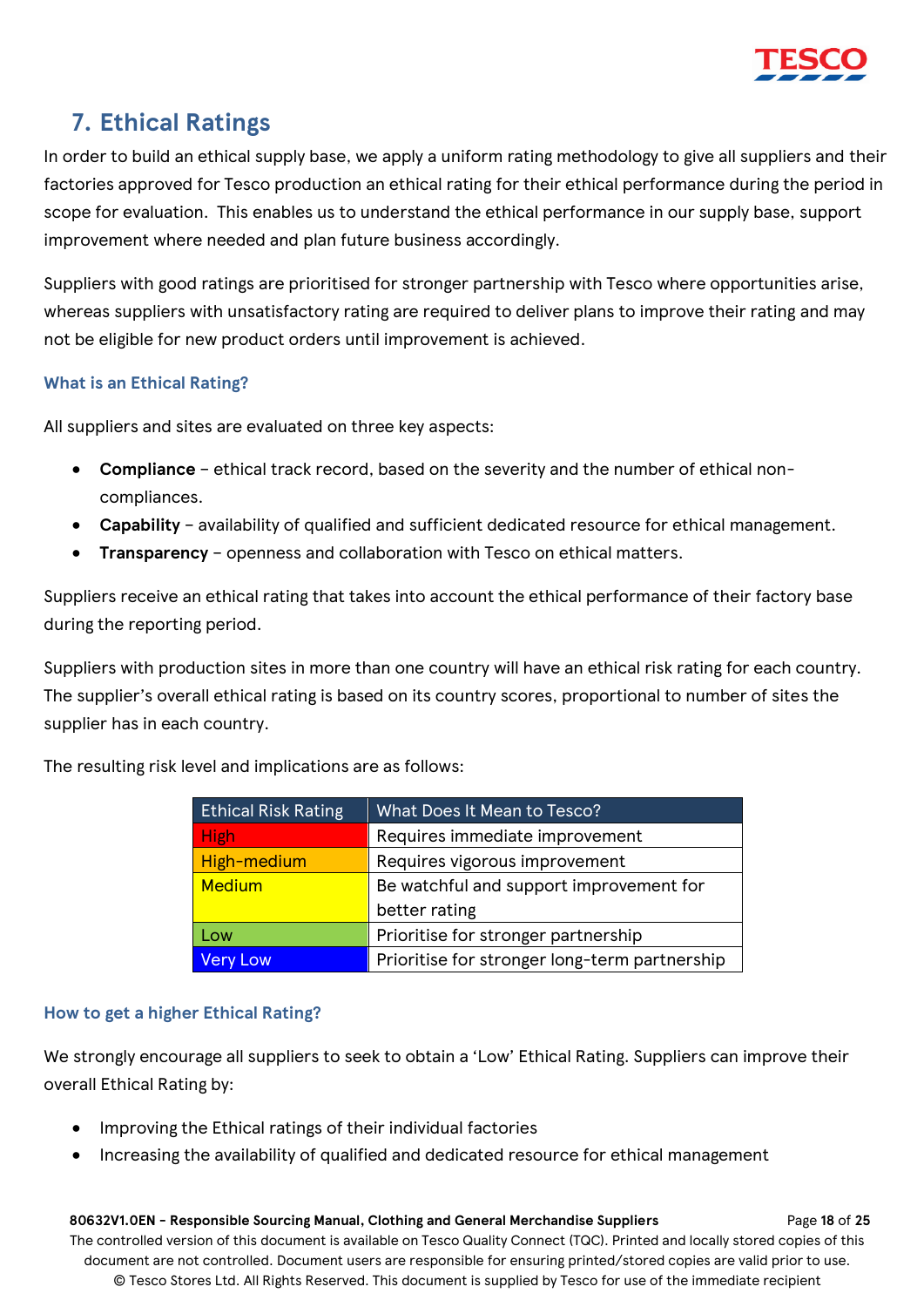

• Ensuring transparent and proactive communication with Tesco on ethical issues.

#### **80632V1.0EN - Responsible Sourcing Manual, Clothing and General Merchandise Suppliers** Page **19** of **25**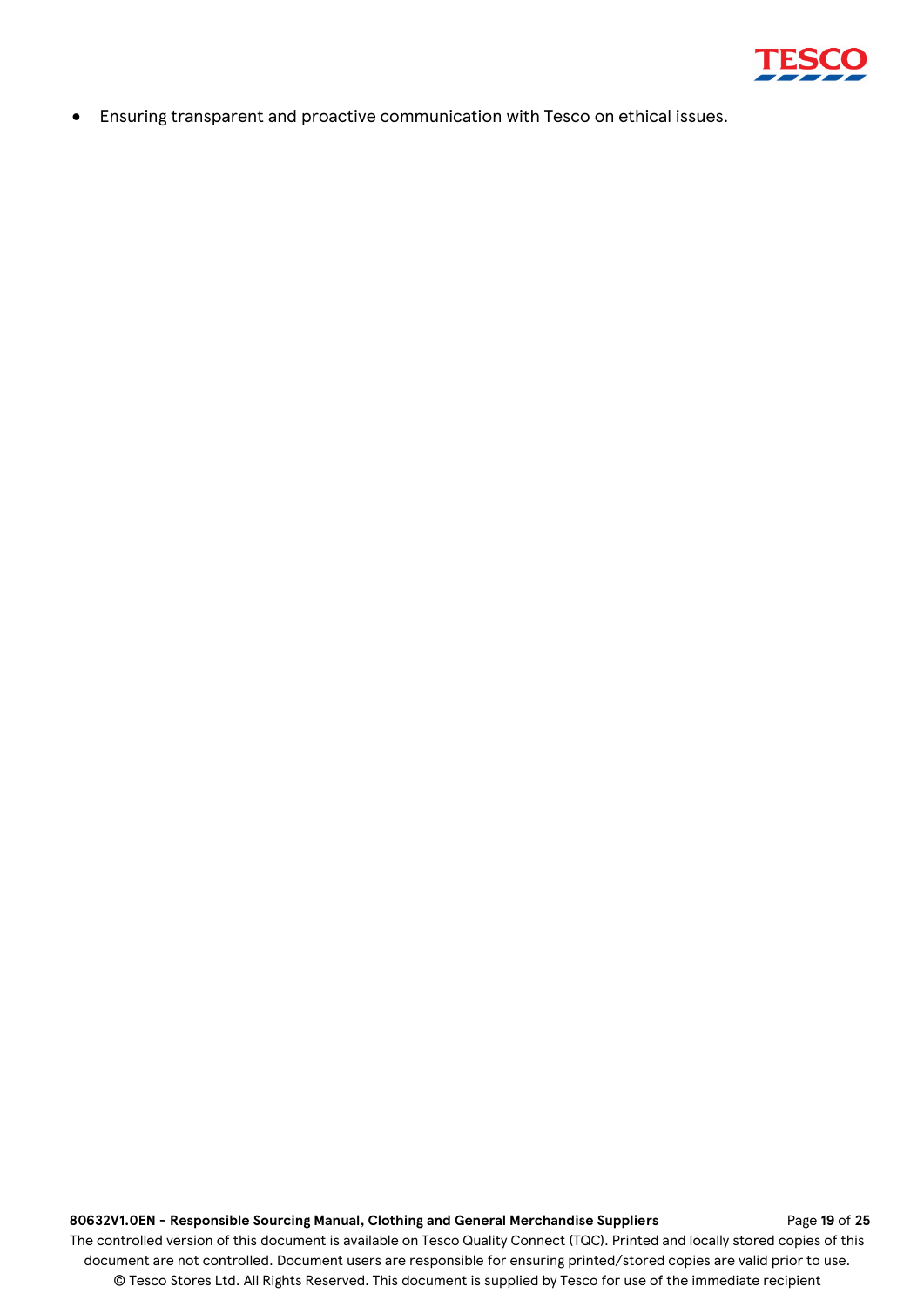

# <span id="page-19-0"></span>**8. Exit Policy**

We are committed to supporting suppliers in the closure of non-compliances against our standards. However, as detailed in section 4 'Business Critical non-compliances' there are some issues we have zero tolerance to which will lead to immediate termination.

We will exit suppliers on the 1<sup>st</sup> violation where a '**zero tolerance non-compliance'** is identified. These are:

- Bribery and Fraud (investigation and process led by group security)
- Child labour
- Unauthorized subcontracting
- Bonded labour / trafficked labour /involuntary prison labour / slavery
- Safety threats to Tesco representatives
- Refusal to take corrective actions on business critical issues

If suppliers or factories continue to show a lack of commitment or capability by failing to address our additional '**business critical non-compliances'** and/or repeating them, we will cease our relationship with these suppliers and production sites. These are:

- Coercive employment practices
- Physical abuse or sexual harassment of workers
- Retention of workers' passports, taking deposits from workers, or other measures to restrict workers' freedom of movement
- Non-transparency about working conditions by denying access to factory premise, worker interviews or other obstructions of normal conduct of a factory assessment
- Non-transparency about working conditions by falsifying workers' wage and hours documents, hiding production workshops or dormitory

## **Impact on Shipment and New Orders**

Once the non-compliance requiring exit has been confirmed there will be no new orders. Existing orders will either be cancelled or allowed to complete shipment depending on their production status and the severity of the situation.

## **Suppliers' Role in the Violation**

We require all suppliers to ensure their production sites meet Tesco's responsible sourcing standards. In case of an exit, we will exit the production site in question, however, we will also exit the supplier if it is found that the supplier had an active role to play in the violation or has been aware of the non-compliance but has not informed Tesco.

## **Exclusion Period**

 **80632V1.0EN - Responsible Sourcing Manual, Clothing and General Merchandise Suppliers** Page **20** of **25** The controlled version of this document is available on Tesco Quality Connect (TQC). Printed and locally stored copies of this document are not controlled. Document users are responsible for ensuring printed/stored copies are valid prior to use. © Tesco Stores Ltd. All Rights Reserved. This document is supplied by Tesco for use of the immediate recipient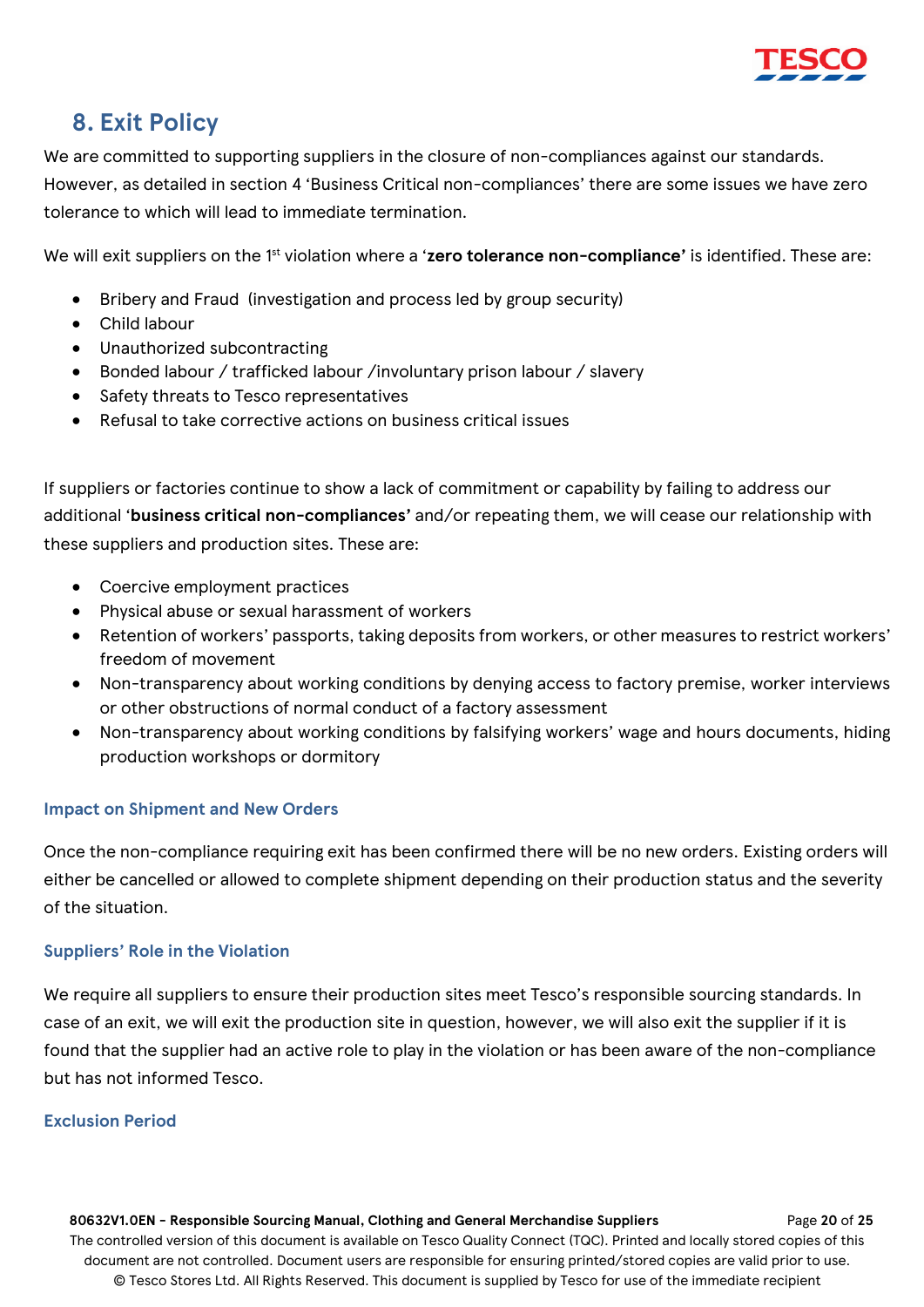

Any production sites exited for business critical non-compliances will be excluded for a minimum of 3 years before we would consider reengagement.

Any production sites exited for more severe business critical non-compliances will be excluded indefinitely from our supply base.

#### **Responsible Exit**

To avoid the situation where our exit will create an adverse impact on workers and/or disruption to our offer for customers, suppliers must review the ethical performance of their production sites regularly.

In cases where poor performance of a production site continues without signs of improvement, suppliers should discuss with Tesco and agree a plan to reduce the site's reliance on Tesco business while continuing to support improvement, before a decision to exit is made.

Suppliers are required to flag to Tesco any production sites in their factory base with a high reliance on Tesco business, e.g. 30% or above of their business.

In case an exit is required, the supplier should work closely with Tesco to assess whether a significant adverse impact on workers is expected, and devise the most responsible solution.

 **80632V1.0EN - Responsible Sourcing Manual, Clothing and General Merchandise Suppliers** Page **21** of **25** The controlled version of this document is available on Tesco Quality Connect (TQC). Printed and locally stored copies of this document are not controlled. Document users are responsible for ensuring printed/stored copies are valid prior to use. © Tesco Stores Ltd. All Rights Reserved. This document is supplied by Tesco for use of the immediate recipient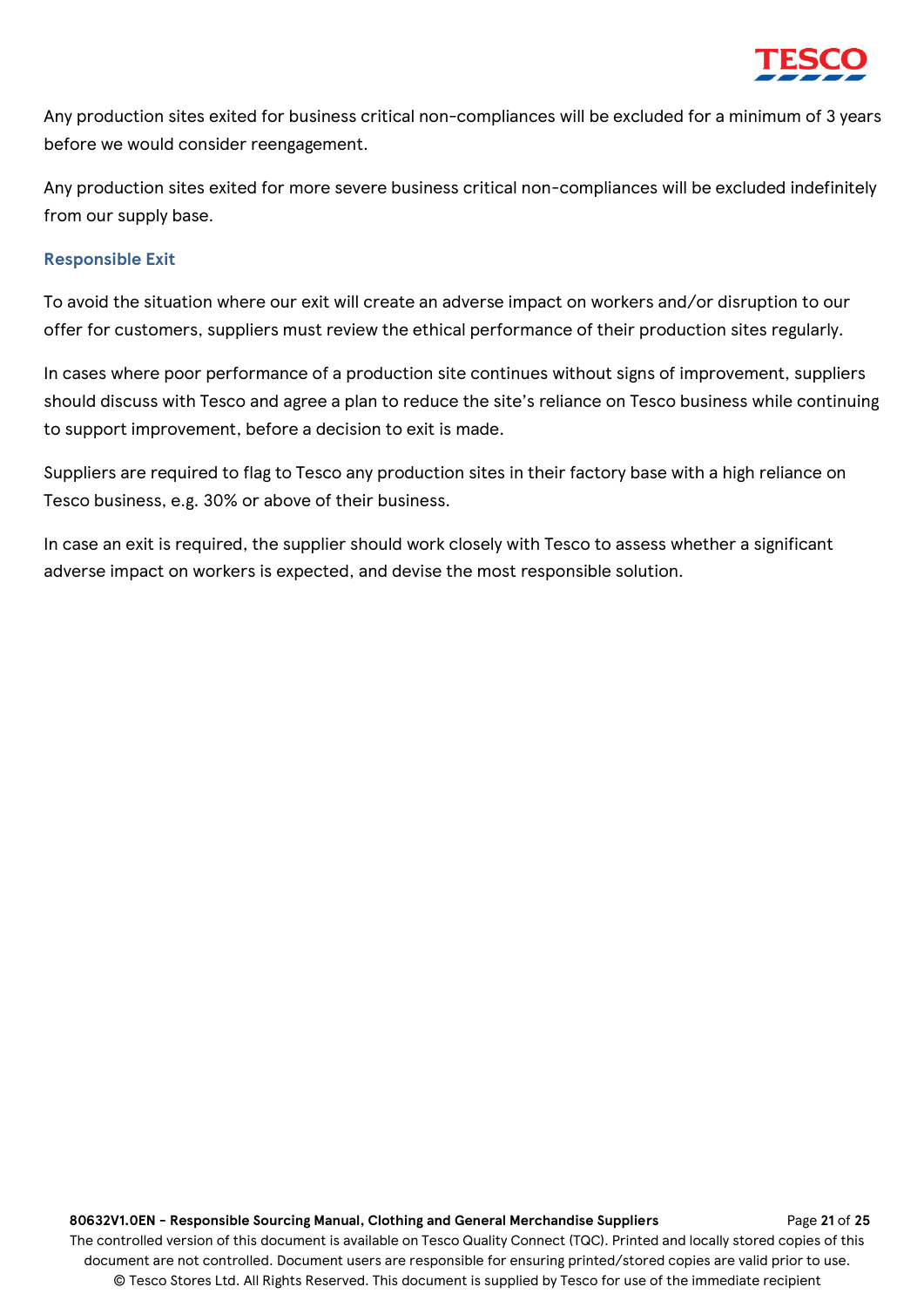

# <span id="page-21-0"></span>**9. Protector Line**

It is a requirement for all first tier sites to promote the Tesco 'Protector Line' to workers. This independent and confidential helpline enables our colleagues, suppliers and their staff around the world to raise concerns. Translation services are available.

You can obtain Protector Line posters from Tesco Quality Connect (TQC) or requested from the Tesco Responsible Sourcing team.

You can contact Tesco Protector Line on 0800 048 8958 (UK) or at protectorline.ourtesco.com.

 **80632V1.0EN - Responsible Sourcing Manual, Clothing and General Merchandise Suppliers** Page **22** of **25**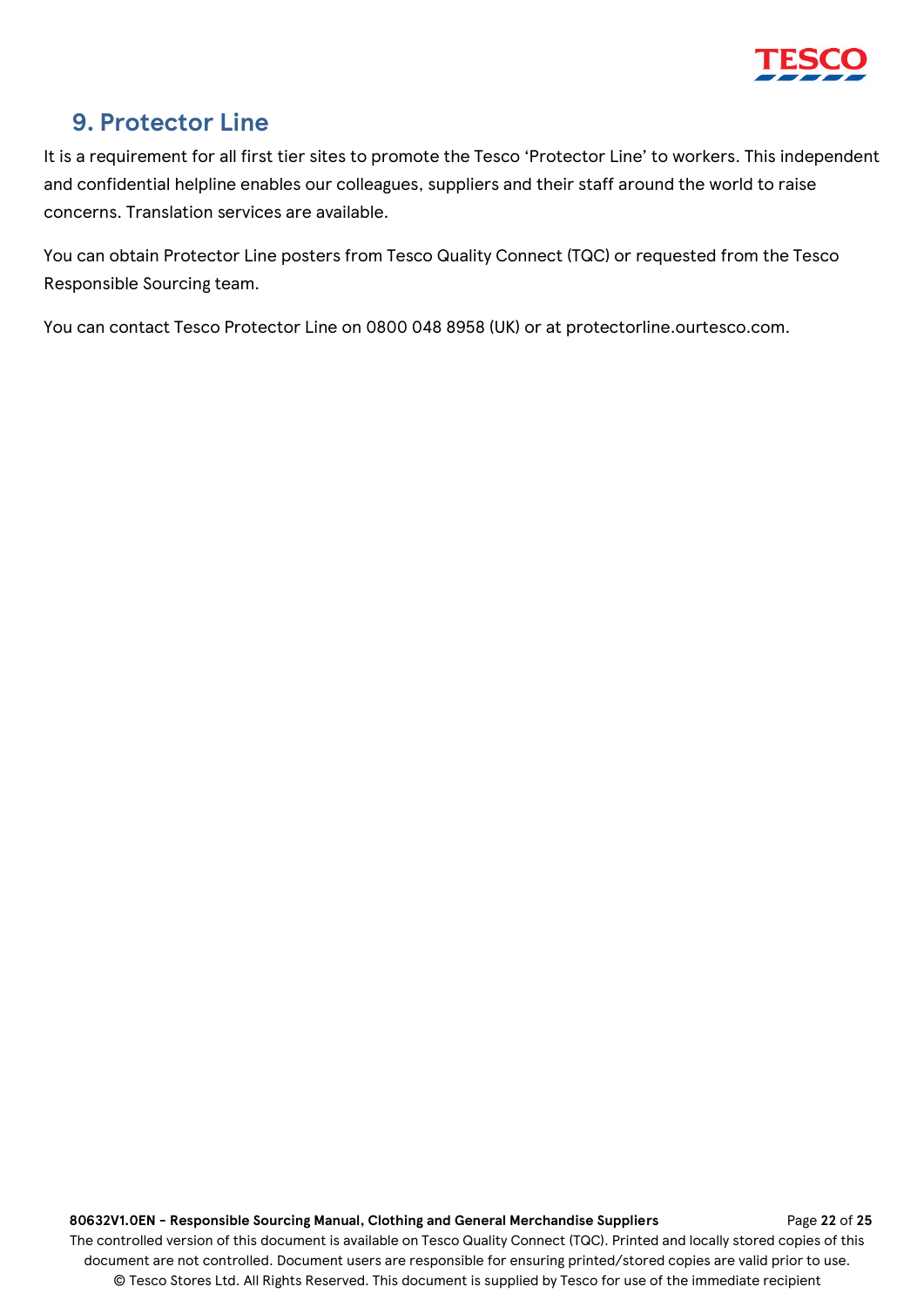

# <span id="page-22-0"></span>**10. Beyond Compliance**

Our human rights strategy focuses on addressing endemic issues such as forced labour, living wage, gender inequality and freedom of association through targeted programs in collaboration and partnership with our suppliers, NGO's and wider industry. We know that these issues cannot be addressed alone and that we need collective action to find and implement solutions.

Below are a few examples of some organisations we are a member of or are actively collaborating with to drive positive change.



**We strongly encourage our suppliers to go 'beyond compliance' seeking to identify industry best practices**. Examples of the additional programmes we run for suppliers include:

- Tesco Supplier Ethical Change-Maker's (TSEC), upskilling supplier staff so they can implement improvements in order to meet Tesco's responsible sourcing standards
- Blue-rated Site Development Blue, to ensure effective compliance management systems are in place, leading to reduced audit frequency
- Health and Safety Management System Enhancement
- Working Hours and Productivity
- Women Talent Development
- Building Workplace Culture of Respect
- Suppliers Joint Corporate Social Responsibility Plans

To learn more about these programmes please contact your Tesco representative or our Responsible Sourcing team at [ethicalenquiry@tesco.com.](mailto:ethicalenquiry@tesco.com)

 **80632V1.0EN - Responsible Sourcing Manual, Clothing and General Merchandise Suppliers** Page **23** of **25** The controlled version of this document is available on Tesco Quality Connect (TQC). Printed and locally stored copies of this document are not controlled. Document users are responsible for ensuring printed/stored copies are valid prior to use. © Tesco Stores Ltd. All Rights Reserved. This document is supplied by Tesco for use of the immediate recipient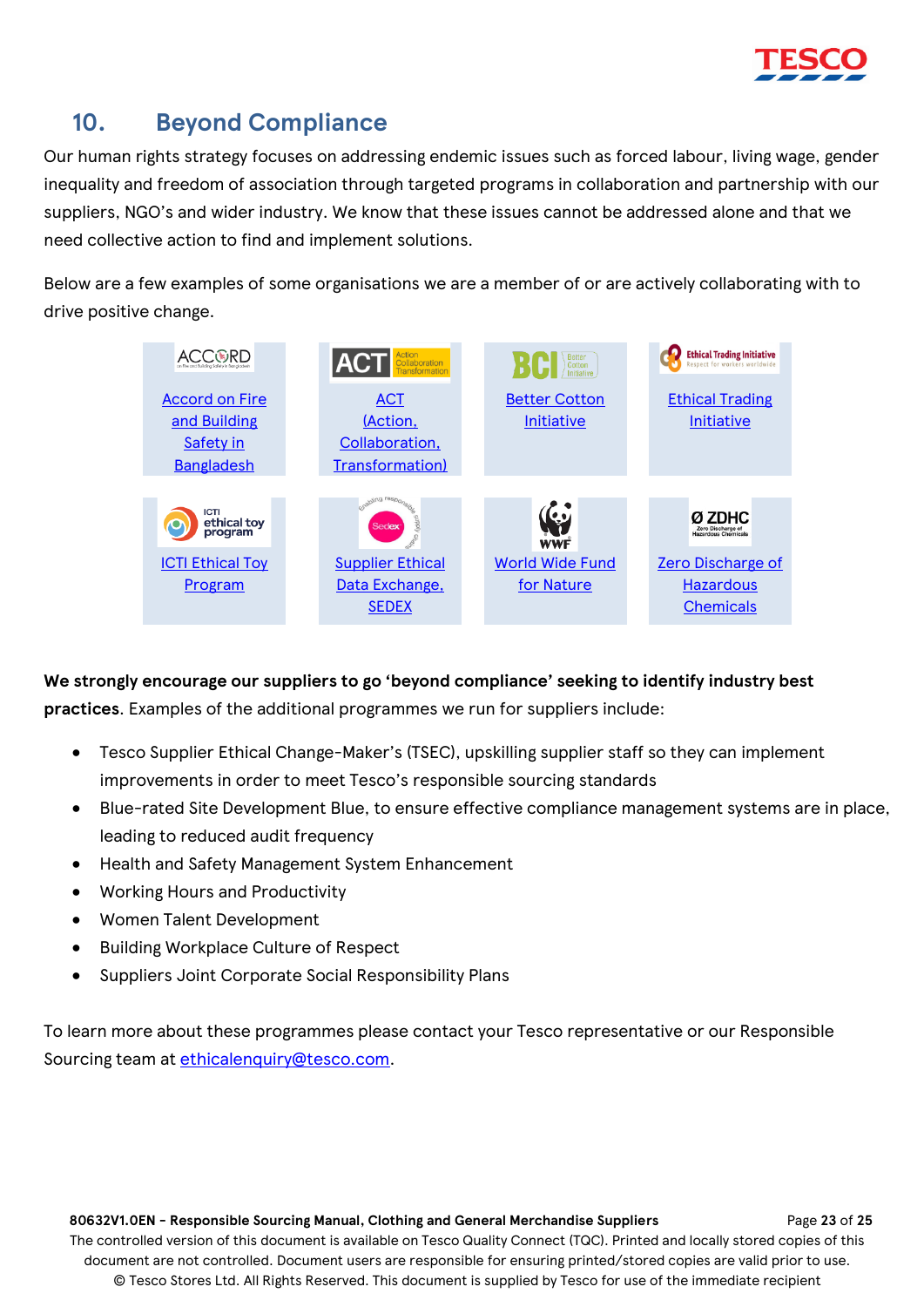

# <span id="page-23-0"></span>**11. Roles and Responsibilities**

| <b>Role</b>          | <b>Responsibility</b>                                                                                                                                                                                                                                                            |
|----------------------|----------------------------------------------------------------------------------------------------------------------------------------------------------------------------------------------------------------------------------------------------------------------------------|
|                      | Provide clarification on the contents of the manual and support where there                                                                                                                                                                                                      |
| Responsible Sourcing | are challenges to compliance. Representatives from the Responsible Sourcing                                                                                                                                                                                                      |
|                      | team may also audit against the requirements, where applicable.                                                                                                                                                                                                                  |
| Supplier/Site        | Suppliers and sites must read the manual and implement the requirements<br>outlined within it. Suppliers must inform Tesco of any of challenges associated<br>with compliance as well as any Human Rights concerns or allegations against<br>their organisation or supply chain. |
|                      |                                                                                                                                                                                                                                                                                  |
| party audit bodies   | Audit against the requirements.                                                                                                                                                                                                                                                  |

# <span id="page-23-1"></span>**12. Glossary**

| <b>Acronym</b>             | <b>Definition</b>                                                                                                                                                                                                                                                                                                                                                              |
|----------------------------|--------------------------------------------------------------------------------------------------------------------------------------------------------------------------------------------------------------------------------------------------------------------------------------------------------------------------------------------------------------------------------|
| Primary/first tier<br>site | The production facility that is approved by Tesco, and is registered in Tesco's EQOS<br>system, with a unique ID number, where product manufacturing occurs.                                                                                                                                                                                                                   |
| <b>SEDEX</b>               | Sedex is a secure web-based system for companies to store, maintain and share<br>data on labour standards at production sites. Detailed information on how to<br>register and upload data is provided on the <b>Sedex website</b> . For general enquiries, or<br>for questions relating to the Sedex system, please contact the Sedex Helpdesk at<br>helpdesk@sedexglobal.com. |
| <b>SMETA</b>               | Sedex Members Ethical Trade Audit (SMETA) assesses a site based on their<br>organisation's standards of labour, health and safety, environment and business<br>ethics. It is one of the most widely used ethical audit formats. The concept<br>describes a methodology based on the Ethical Trading Initiative (ETI) Base Code.                                                |
| <b>TQC</b>                 | Tesco Quality Connect (TQC) is a portal detailing supplier and production site<br>information including audits and specifications along with all Tesco policies, codes<br>of practice and guidelines for suppliers of own label products and goods not for<br>resale.                                                                                                          |
| <b>TSEC</b>                | Tesco Supplier Ethical Change-Maker's (TSEC) is an additional programme that<br>seeks to equip supplier representatives with the skills and knowledge to implement<br>our responsible sourcing standards.                                                                                                                                                                      |

 **80632V1.0EN - Responsible Sourcing Manual, Clothing and General Merchandise Suppliers** Page **24** of **25** The controlled version of this document is available on Tesco Quality Connect (TQC). Printed and locally stored copies of this document are not controlled. Document users are responsible for ensuring printed/stored copies are valid prior to use. © Tesco Stores Ltd. All Rights Reserved. This document is supplied by Tesco for use of the immediate recipient